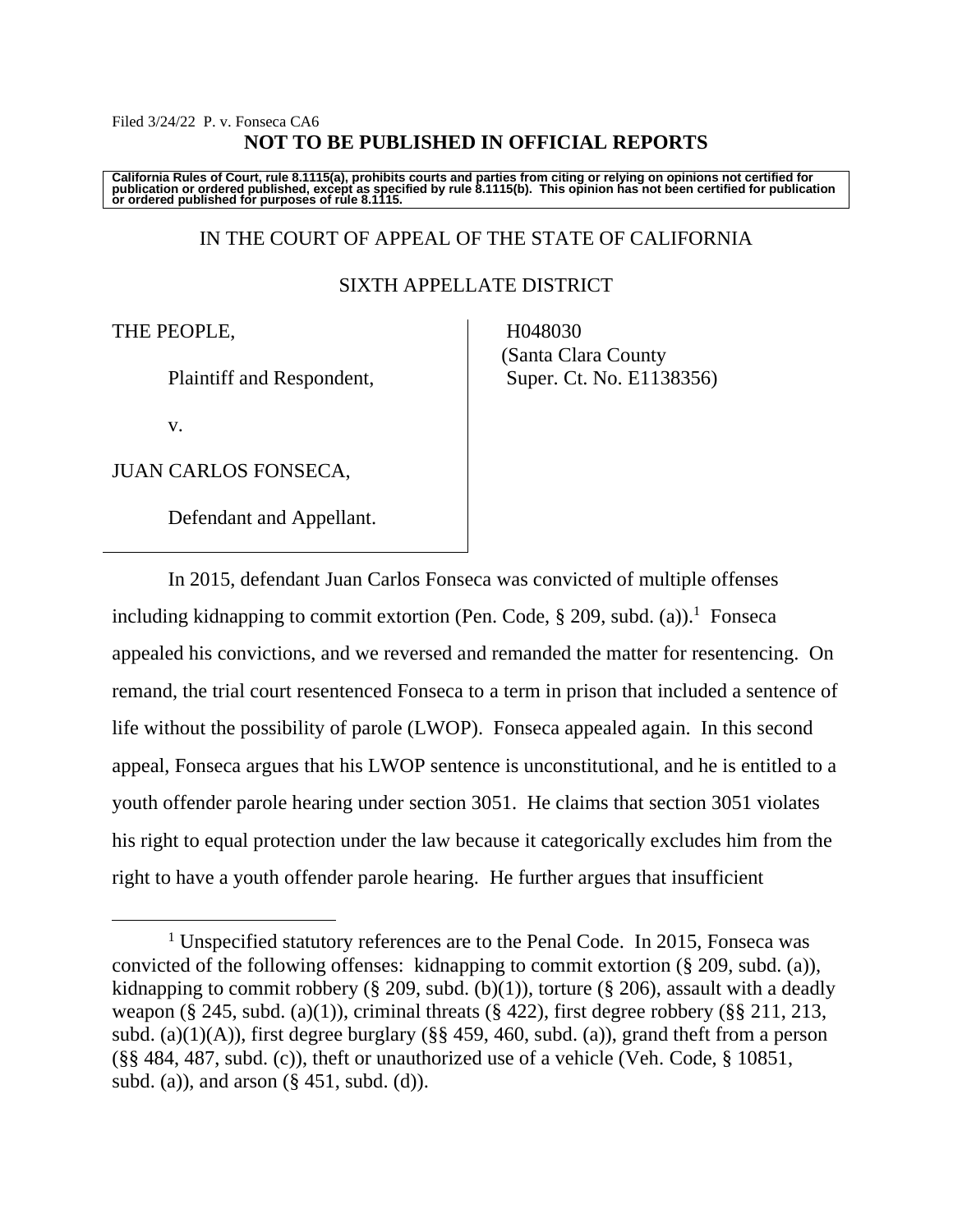evidence supports the trial court's finding that he had the ability to pay the \$10,000 restitution fine imposed under former section 1202.4 and that the trial court erred in calculating the court security fee (§ 1465.8) and court facilities assessment (Gov. Code, § 70373). We agree with Fonseca that the court security fee and court facilities assessment must be modified but reject his other claims of error. As modified, we affirm the judgment.

## **I. BACKGROUND**

#### A. *Fonseca*'*s Criminal Offenses*, *Trial*, *and His First Appeal*<sup>2</sup>

In February 2011, Fonseca and several other men broke into victim Gary Wise's house after he had left for the evening. The men intended to steal valuables from two safes inside Wise's house, but they discovered that they were unable to move or open them. Consequently, the men decided to wait inside Wise's home until he returned. When Wise came home, the men beat him with bats and pool sticks and moved him from the front to the inside of the house. Wise initially refused to give them the combination to the safes. The men placed a gun in his mouth, threatened his son, hit him in the groin with a pool stick multiple times, and squeezed his nose with pliers. Wise eventually relented and provided them with the combinations to his safes. The men opened the safes, took what was inside, and stole Wise's truck, which they drove into the mountains and later burned. Fonseca was 21 years old at the time the offenses were committed.

After a jury trial, Fonseca was convicted of multiple offenses including kidnapping to commit extortion (§ 209, subd. (a)) and grand theft from a person (§§ 484, 487, subd. (c)). The jury also found true multiple enhancements for personal use of a

<sup>&</sup>lt;sup>2</sup> A more detailed summary of the evidence introduced at Fonseca's trial is found in this court's opinion in his prior appeal, *People v*. *Gonzales et al*. (Feb. 7, 2019, H042970) 2019 WL 475800 [nonpub. opn.]. On our own motion, we take judicial notice of our prior opinion. (Evid. Code, §§ 452, 459.) We provide a brief summary of the facts, which we derive from our prior opinion.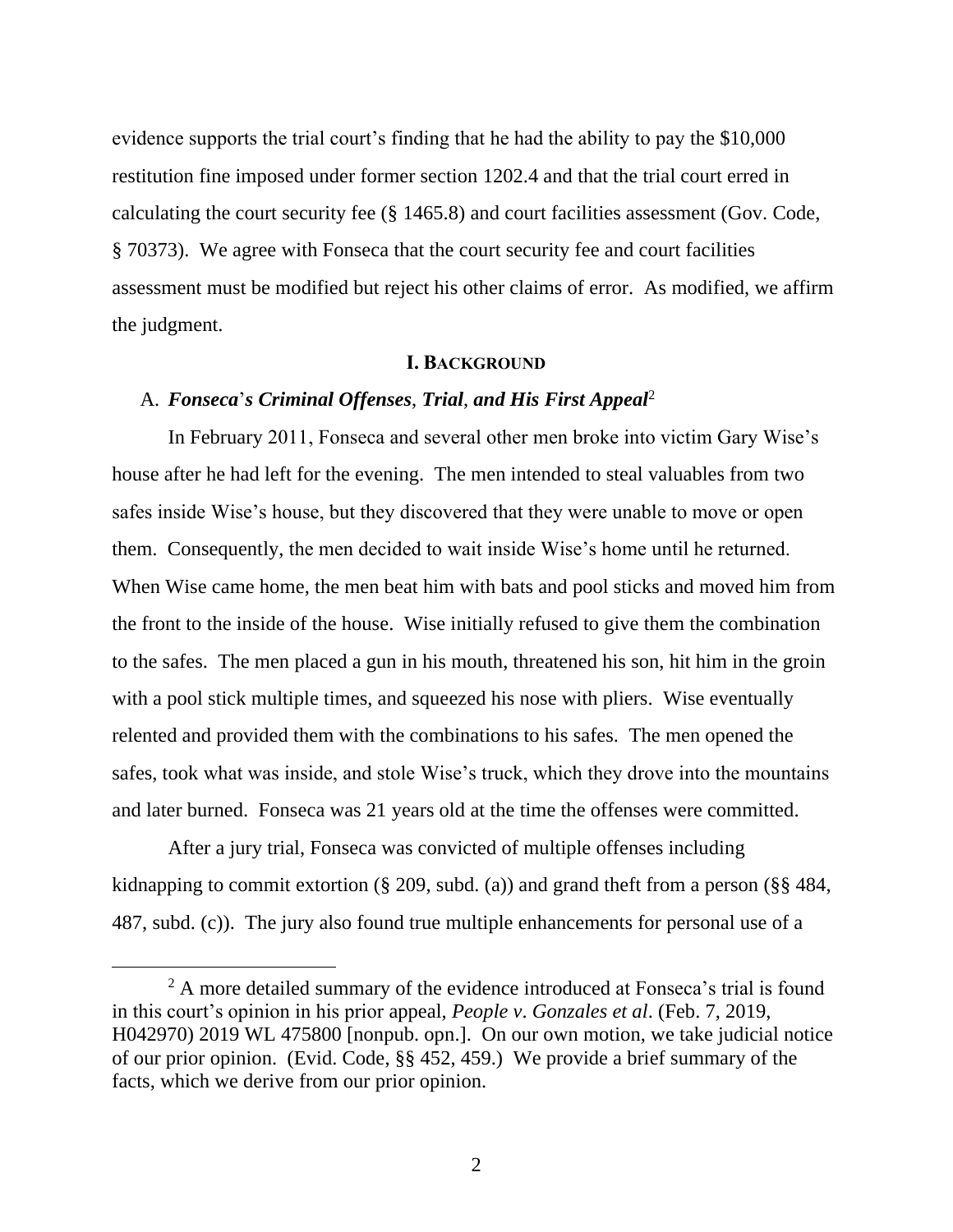firearm (§ 12022.53, subd. (b)). The trial court sentenced Fonseca to a LWOP term for his conviction for kidnapping to commit extortion, which is a mandatory sentence if the victim "suffers death or bodily harm, or is intentionally confined in a manner that exposes [the victim] to a substantial likelihood of death" (§ 209, subd. (a)), and further imposed a 10-year enhancement for one of his firearm enhancements. The trial court stayed Fonseca's sentence for grand theft from a person under section 654. In total, Fonseca was sentenced to a total term of LWOP plus 15 years four months.

Fonseca appealed. On appeal, we concluded in part that his conviction for grand theft from a person needed to be reversed and that remand was required so that the trial court could exercise its newfound discretion to strike his firearm enhancement under section 12022.53, subdivision (h), as amended by Senate Bill No. 620.

## B. *The Motion Filed Before the Resentencing Hearing*

In February 2020, Fonseca filed a memorandum asking that the trial court exercise its discretion to strike his firearm enhancements. His memorandum also argued that the mandatory LWOP sentence for an individual who was under the age of 25 years old when his or her crimes were committed was unconstitutional because section 3051, which excluded youthful offenders sentenced to LWOP, violated equal protection principles. Fonseca argued that section 3051 was enacted following the Legislature's recognition that brain development continues into the early 20s or later and that there was no rational basis for denying youthful offenders sentenced to LWOP the opportunity to have youth offender parole hearings.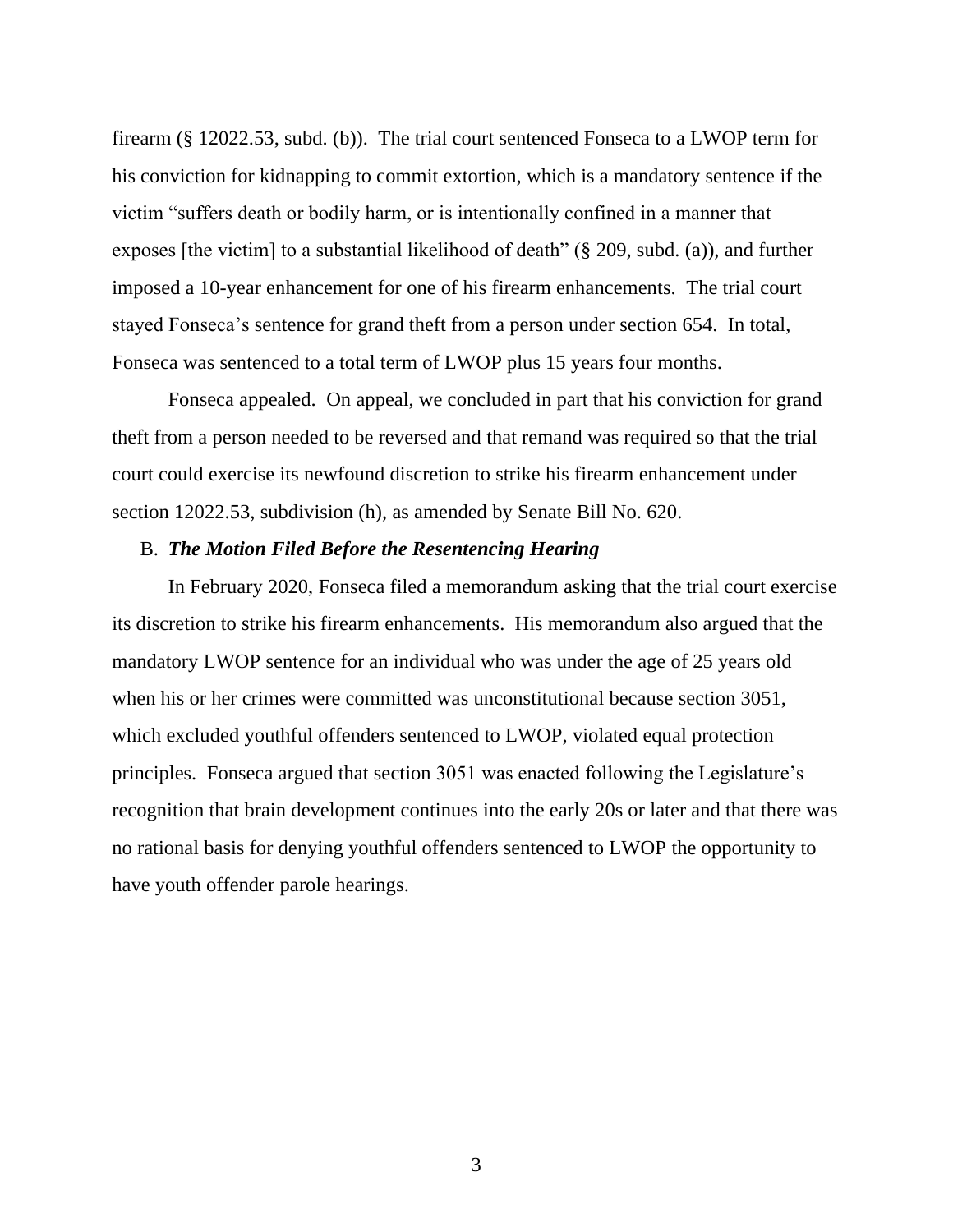## C. *Resentencing*<sup>3</sup>

At the resentencing hearing held on February 25, 2020, the trial court resentenced Fonseca pursuant to this court's order on remand: the trial court struck the conviction for grand theft from a person and struck the firearm enhancements imposed under section 12022.53, subdivision (b). Fonseca was sentenced to a LWOP term, consecutive to five years four months. The trial court noted that Fonseca had raised arguments about the constitutionality of his LWOP sentence but concluded that it would "deny [the constitutional arguments]" if it were to consider them.

The trial court imposed a \$400 court security fee (§ 1465.8) and a \$300 court facilities assessment (Gov. Code, § 70373). The trial court also reimposed a \$10,000 restitution fine under former section 1202.4 over Fonseca's objection. Fonseca argued that he would be in custody for the remainder of his life and would "never be able to pay off the \$10,000." The trial court concluded: "I certainly understand he will be in prison for the rest of his life, and depending on his security classification, he may or may not have access to the better paying prison industry jobs, but there may be money put on his books or others that might help pay any restitution fines. So I will decline to change that part of the sentencing."

Fonseca filed a timely notice of appeal from the judgment.

<sup>&</sup>lt;sup>3</sup> In February 2020, Fonseca also filed a motion to continue the resentencing hearing. According to an attached declaration, Fonseca was not prepared to proceed with the resentencing hearing because his counsel had not yet received his "C" file from the California Department of Corrections and Rehabilitation. The trial court later denied his motion to continue after finding this was insufficient good cause to continue the matter. The trial court, however, stated that it would assume, for the sake of the resentencing hearing, that Fonseca's postconviction behavior had been "good."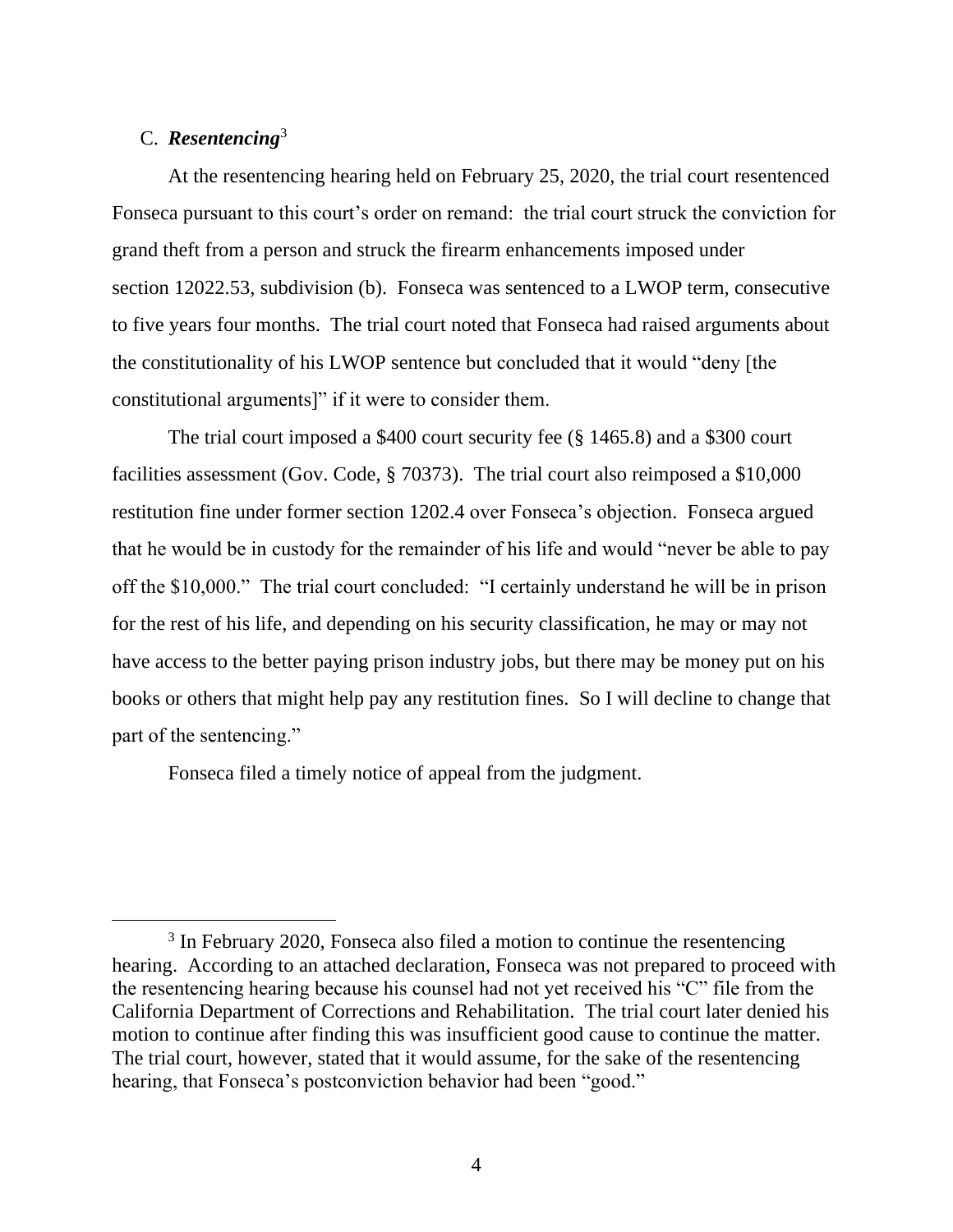### **II. DISCUSSION**

### A. *Equal Protection*

Fonseca, who was 21 years old at the time the offenses were committed in this case, argues that he is entitled to a youth offender parole hearing and that section 3051, subdivision (h)'s exclusion of youthful offenders (those between 18 and 25 years of age) sentenced to LWOP violates principles of equal protection under both the federal and California Constitutions. As we explain, we find no equal protection violation.

## 1. *Section 3051*

"The United States Supreme Court has interpreted the Eighth Amendment to impose unique constraints on the sentencing of juveniles [(those under the age of 18)] who commit serious crimes. This case law reflects the principle that 'children are constitutionally different from adults for purposes of sentencing.' " (*People v*. *Contreras* (2018) 4 Cal.5th 349, 359 (*Contreras*).) The United States Supreme Court has derived several limitations on juvenile sentencing, including that no juvenile that commits a nonhomicide offense can be sentenced to LWOP (*Graham v*. *Florida* (2010) 560 U.S. 48, 74 (*Graham*)) and no juvenile who commits a homicide offense can be automatically sentenced to LWOP (*Miller v*. *Alabama* (2012) 567 U.S. 460, 465 (*Miller*)). In *People v*. *Caballero* (2012) 55 Cal.4th 262, the California Supreme Court held that a juvenile's sentence of 110 years to life for three counts of attempted murder was the equivalent of a LWOP sentence and violated the Eighth Amendment under *Graham*. (*Id*. at p. 268.)

In response to these cases, the Legislature enacted Senate Bill No. 260, which became effective January 1, 2014. (Stats. 2013, ch. 312.) In part, Senate Bill No. 260 enacted section 3051, which created youth offender parole hearings. Under section 3051, "[a] youth offender parole hearing is a hearing by the Board of Parole Hearings for the purpose of reviewing the parole suitability of any prisoner who was 25 years of age or younger, or who was under 18 years of age as specified in paragraph (4) of subdivision (b), at the time of the controlling offense."  $(\S$  3051, subd. (a)(1).)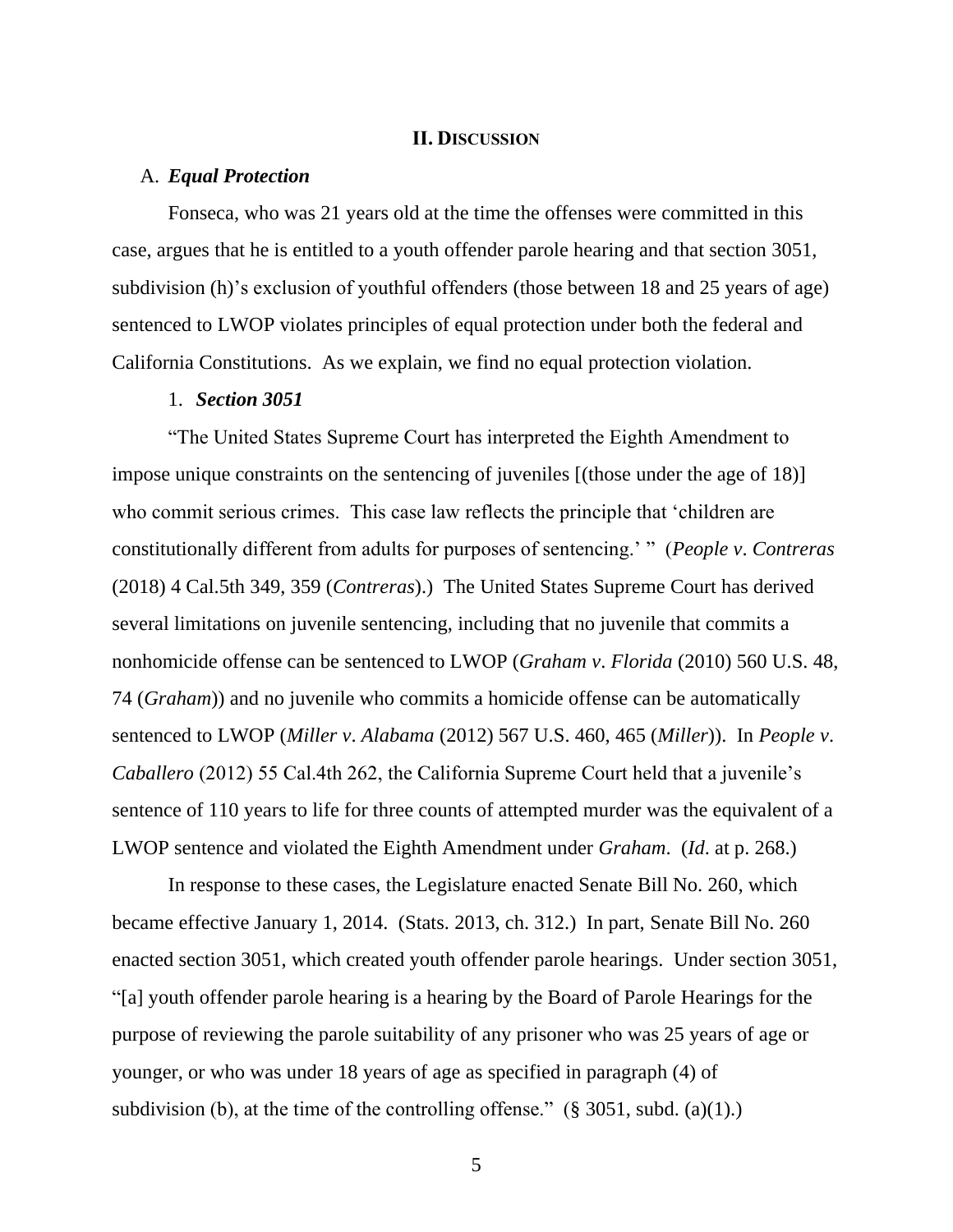Section 3051 requires the Board to conduct a "youth offender parole hearing" for a prisoner who was 25 years of age or younger at the time of the commission of the controlling offense, either during the 15th, 20th, or 25th year of the youthful offender's incarceration depending on the controlling offense. (*Id*., subd. (b).) A controlling offense is defined as the offense or enhancement of which the sentencing court imposed the longest term of imprisonment. (*Id*., subd. (a)(2)(B).)

"[T]he purpose of section 3051 is to give youthful offenders 'a meaningful opportunity to obtain release' after they have served at least 15, 20, or 25 years in prison (§ 3051, subd. (e)) and made ' "a showing of rehabilitation and maturity." ' " (*People v*. *Edwards* (2019) 34 Cal.App.5th 183, 198 (*Edwards*); Stats. 2013, ch. 312, § 1.) As Senate Bill No. 260 was initially a response to the United States Supreme Court and California Supreme Court cases that imposed restrictions on juvenile sentencing under the Eighth Amendment, the original version of section 3051 made youth offender parole hearings available *only* to juveniles who committed their controlling offenses before the age of 18. (Stats. 2013, ch. 312, § 4; *Contreras*, *supra*, 4 Cal.5th at p. 381.)

In subsequent years, the Legislature has since amended section 3051 several times to increase the age threshold for youth offender parole hearings, first to age 23 (Stats. 2015, ch. 471, § 1) and then to age 25 (Stats. 2017, ch. 675, § 1). (*Contreras*, *supra*, 4 Cal.5th at p. 381.) When expanding the age limitation to age 23, the Senate Committee on Public Safety noted that "[s]cience, law, and common sense" supported the provision of youth offender parole hearings to young adults between the ages of 18 and 23, as "[r]ecent scientific evidence on adolescent and young adult development and neuroscience shows that certain areas of the brain—particularly those affecting judgment and decision-making—do not fully develop until the early-to-mid-20s." (Sen. Com. on Public Safety, Analysis of Sen. Bill No. 261 (2015-2016 Reg. Sess.) April 28, 2015, p. 3.) And when expanding the age limitation to age 25, the Assembly Committee on Public Safety noted that "[r]esearch has shown that the prefrontal cortex doesn't have nearly the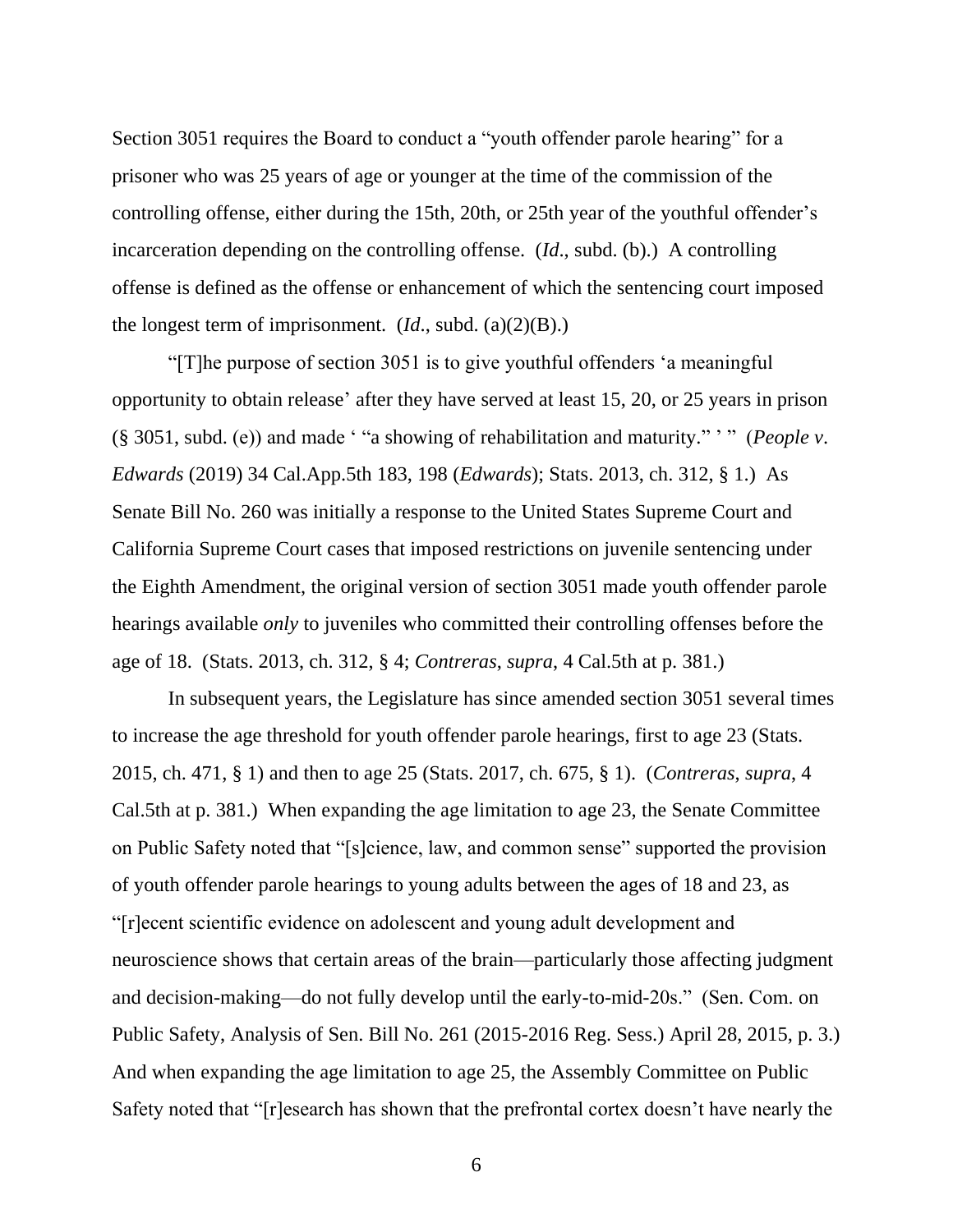functional capacity at age 18 as it does at 25." (Assem. Com. on Public Safety, Analysis of Assem. Bill No. 1308 (2017-2018 Reg. Sess.) April 25, 2017, p. 2.) The prefrontal cortex is responsible for many important brain functions including "attention, complex planning, decision making, impulse control, logical thinking, organized thinking, personality development, risk management, and short-term memory." (*Ibid*.)

The Legislature has also amended section 3051 to extend youth offender parole hearings to juveniles serving a LWOP sentence during their 25th year of incarceration. (§ 3051, subd. (b)(4); Stats. 2017, ch. 684, § 1.5; *Contreras*, *supra*, 4 Cal.5th at p. 381.) According to an analysis by the Senate Public Safety Committee, this 2017 amendment was intended to bring California into compliance with *Montgomery v*. *Louisiana* (2016) 577 U.S. 190 (*Montgomery*), which held that the prohibition against mandatory LWOP terms for juvenile offenders articulated in *Miller*, *supra*, 567 U.S. 460 was retroactive. (*Montgomery*, *supra*, at p. 206.) (Sen. Com. on Public Safety, Analysis of Sen. Bill No. 394 (2017-2018 Reg. Sess.) Mar. 21, 2017, pp. 2-3.)

Despite the Legislature's recent expansion of eligibility for youth offender parole hearings, section 3051 still excludes several categories of youthful offenders. (§ 3051, subd. (h).) Youthful offenders who have been sentenced "pursuant to Section 1170.12, subdivisions (b) to (i), inclusive, of Section 667 [Three Strike offenders], or Section 667.61 [One Strike offenders], or to cases in which an individual is sentenced to life in prison without the possibility of parole for a controlling offense that was committed after the person had attained 18 years of age" are not given the opportunity to have a youth offender parole hearing. (§ 3051, subd. (h).)

In this case, Fonseca was sentenced to LWOP for "a controlling offense that was committed after [he] had attained 18 years of age" (§ 3051, subd. (h)), kidnapping to commit extortion (§ 209, subd. (a)). Accordingly, he is categorically ineligible for a youth offender parole hearing under section 3051.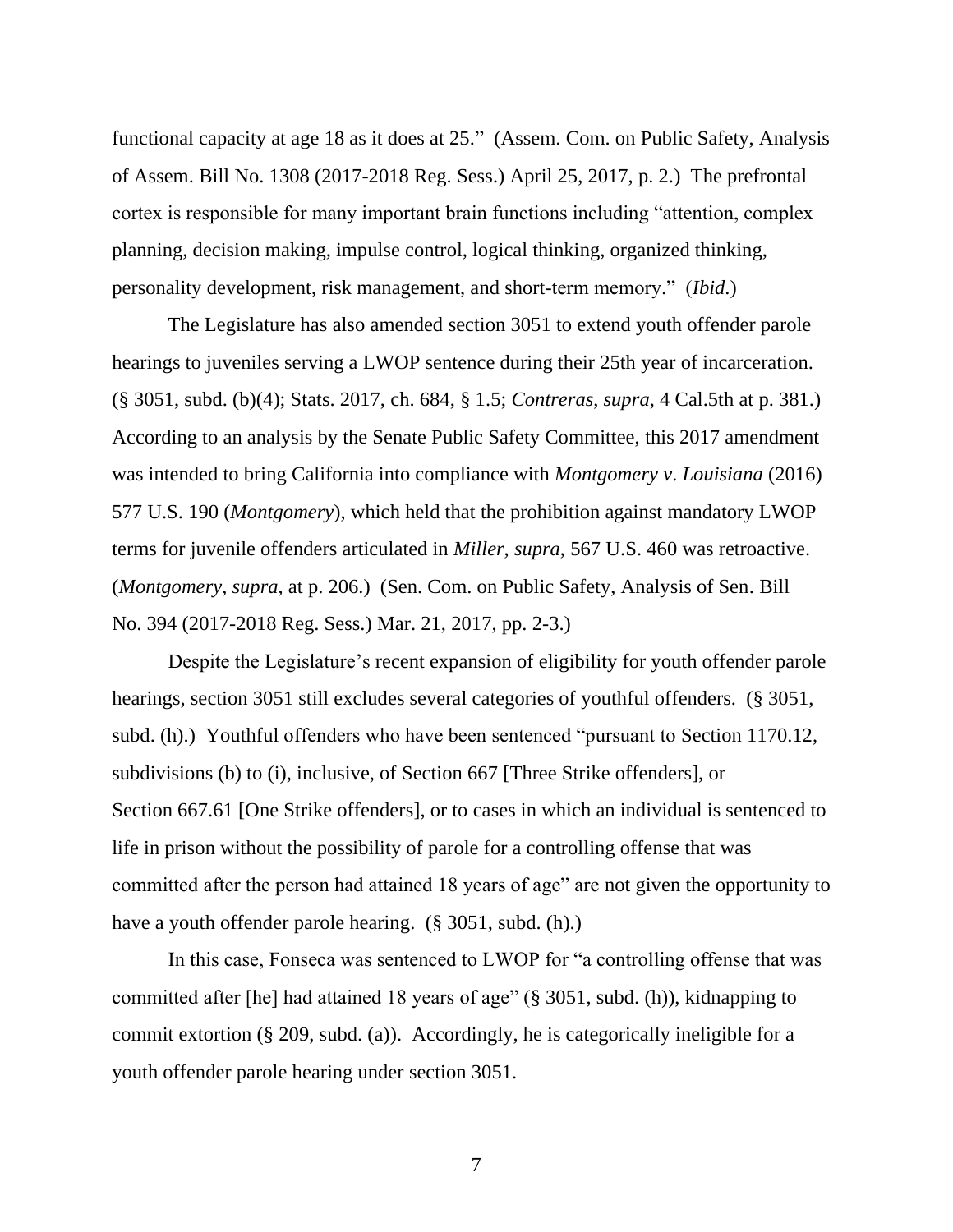### 2. *General Legal Principles and Standard of Review*

The Fourteenth Amendment to the United States Constitution and article I, section 7 of the California Constitution both guarantee all persons equal protection of the laws. The equal protection guarantee in the California Constitution is substantively equivalent to the equal protection clause in the United States Constitution, and our analysis of equal protection claims under both is substantially the same. (See *Manduley v*. *Superior Court* (2002) 27 Cal.4th 537, 571-572.)

" " " The first prerequisite to a meritorious claim under the equal protection clause is a showing that the state has adopted a classification that affects two or more *similarly situated* groups in an unequal manner.' [Citations.] This initial inquiry is not whether persons are similarly situated for all purposes, but 'whether they are similarly situated for purposes of the law challenged.' " [Citation.] In other words, we ask at the threshold whether two classes that are different in some respects are sufficiently similar with respect to the laws in question to require the government to justify its differential treatment of these classes under those laws.' " (*People v*. *Foster* (2019) 7 Cal.5th 1202, 1211-1212.)

As in this case, when a statute "involves neither a suspect class nor a fundamental right, it need only meet minimum equal protection standards, and survive 'rational basis review.' [Citation.] A criminal defendant has no vested interest ' "in a specific term of imprisonment or in the designation a particular crime receives." ' [Citation.] It is both the prerogative and the duty of the Legislature to define degrees of culpability and punishment, and to distinguish between crimes in this regard. [Citation.] Courts routinely decline to intrude upon the 'broad discretion' such policy judgments entail.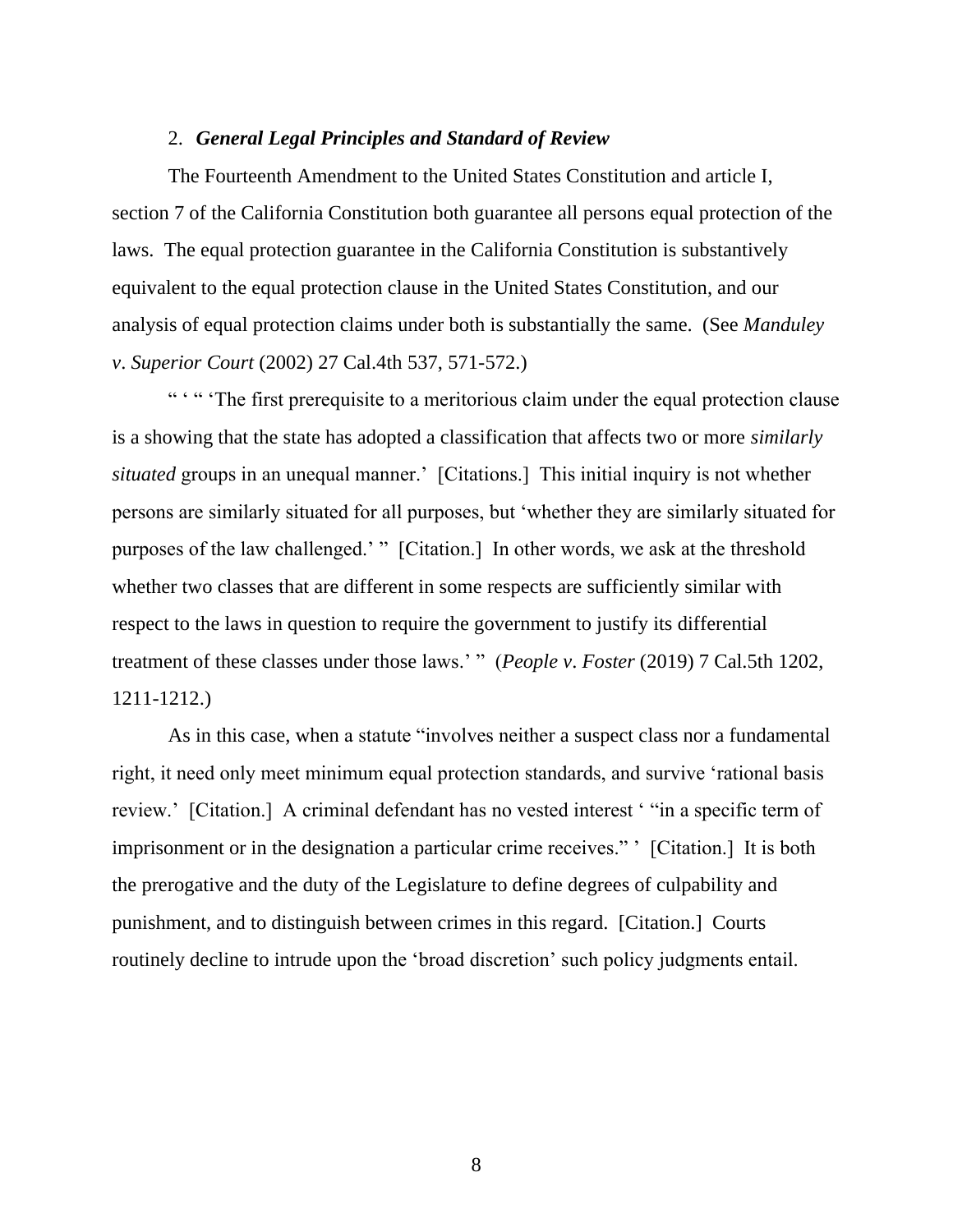[Citation.] Equal protection does not entitle the judiciary to second-guess the wisdom, fairness, or logic of the law." (*People v*. *Turnage* (2012) 55 Cal.4th 62, 74 (*Turnage*).)<sup>4</sup>

Thus, "a classification cannot run afoul of the Equal Protection Clause if there is a rational relationship between the disparity of treatment and some legitimate governmental purpose. [Citations.] Further, a legislature that creates these categories need not 'actually articulate at any time the purpose or rationale supporting its classification.' [Citations.] Instead, a classification 'must be upheld against equal protection challenge if there is any reasonably conceivable state of facts that could provide a rational basis for the classification.' " (*Heller v*. *Doe* (1993) 509 U.S. 312, 320 (*Heller*).) Moreover, it is not the People's burden to demonstrate that a classification has a rational basis, and "'all legislative choice is not subject to courtroom factfinding and may be based on rational speculation unsupported by evidence or empirical data.' " (*Ibid*.) "The underlying rationale for a statutory classification need not have been ' "ever actually articulated" ' by lawmakers, and it does not need to ' "be empirically substantiated." ' " (*People v*. *Chatman* (2018) 4 Cal.5th 277, 289 (*Chatman*).) The party attacking the classification bears the burden " 'to negative every conceivable basis which might support it.' " (*Heller*, *supra*, at p. 320.)

On appeal, we review de novo Fonseca's claims that section 3051 violates principles of equal protection. (*In re Murray* (2021) 68 Cal.App.5th 456, 463 (*Murray*).)

# 3. *Youthful Offenders Sentenced to LWOP for a Nonhomicide Offense and Youthful Offenders Sentenced to Life with the Possibility of Parole*

First, Fonseca argues that youthful offenders sentenced to LWOP for a nonhomicide offense are similarly situated to youthful offenders who commit first degree murder and are sentenced to life with the possibility of parole. He argues that both groups are "violent youthful offenders who seek the opportunity to demonstrate after

<sup>4</sup> Both parties agree that rational basis review applies in this case.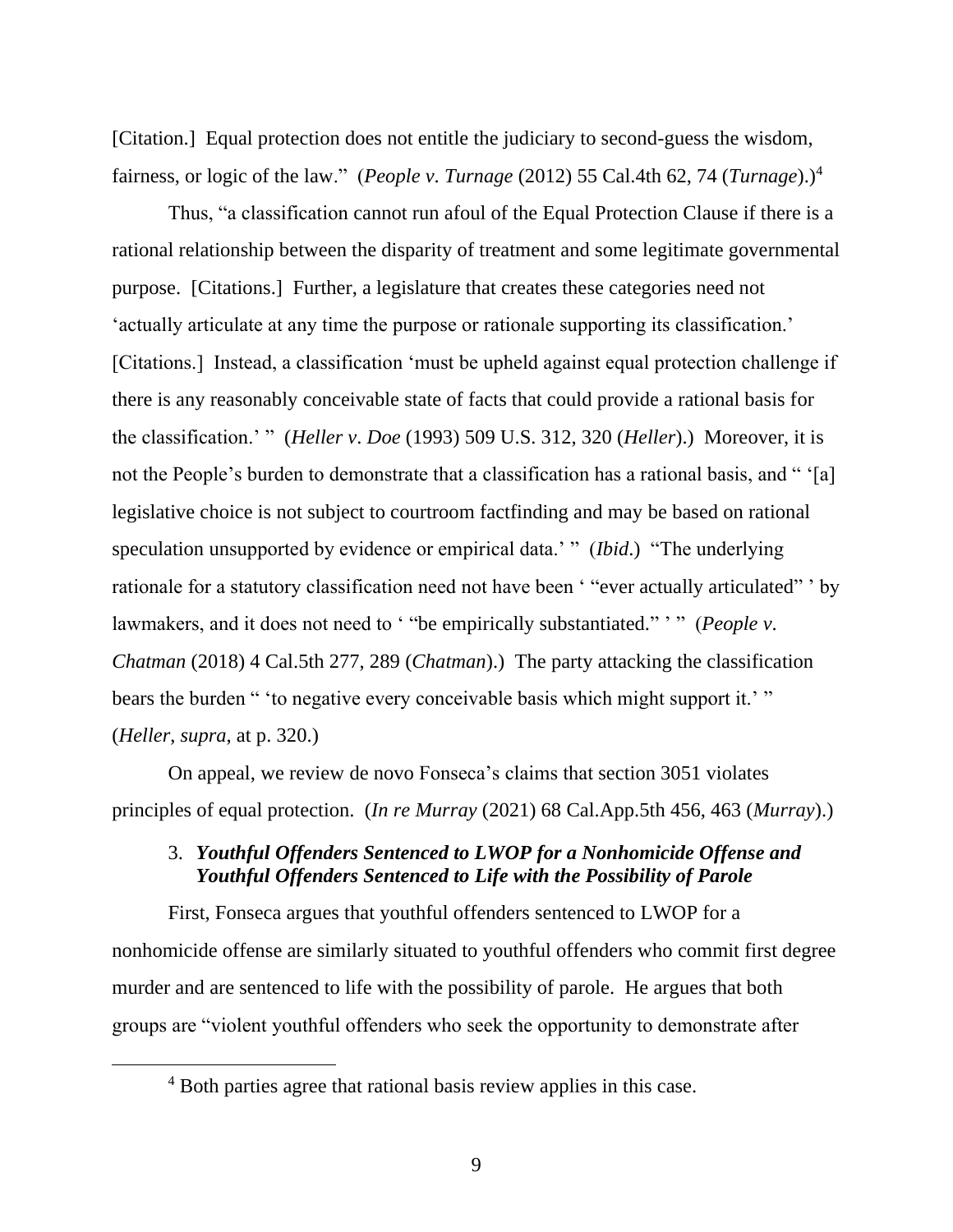extended terms of imprisonment that they should rejoin society" and are therefore similarly situated for the purposes of section 3051. Assuming that the two groups are similarly situated, we conclude that Fonseca has not met his burden to demonstrate that there is no rational basis for the Legislature's distinction between them.

Several appellate courts have concluded that section 3051's disparate treatment of youthful offenders convicted of homicide and sentenced to LWOP and youthful offenders convicted of homicide and sentenced to life terms *with* the possibility of parole does not violate principles of equal protection. (*People v*. *Jackson* (2021) 61 Cal.App.5th 189, 199-200 (*Jackson*); *People v*. *Acosta* (2021) 60 Cal.App.5th 769, 779-781 (*Acosta*); *In re Williams* (2020) 57 Cal.App.5th 427, 436; *People v*. *Sands* (2021) 70 Cal.App.5th 193, 204-205 (*Sands*).) These decisions have generally found that a rational basis exists for the Legislature's distinction between the two groups—defendants who are sentenced to LWOP have committed more severe crimes that warrant harsher punishments compared to defendants who are *not* sentenced to LWOP. (*Jackson*, *supra*, at pp. 199-200; *Acosta*, *supra*, at pp. 779-780; *In re Williams*, *supra*, at p. 436; *Sands*, *supra*, at pp. 204-205.) In *In re Williams*, where the defendant was convicted of special circumstance multiple murder, the Second Appellate District held that crimes that carry LWOP terms are those that the Legislature has "deem[ed] so morally depraved and so injurious as to warrant a sentence that carries no hope of release for the criminal and no threat of recidivism for society." (*In re Williams*, *supra*, at p. 436.)

We acknowledge that Fonseca was not convicted of a homicide offense in this case, and he is arguing on appeal that section 3051's treatment of youthful offenders who have committed *nonhomicide* offenses violates equal protection principles when youthful offenders convicted of homicide and sentenced to life terms with the possibility of parole will be eligible for youth offender parole hearings. The rationale set forth in *Jackson*, *In re Williams*, and *Acosta*, however, remain applicable to nonhomicide offenders sentenced to LWOP. "The Legislature has prescribed an LWOP sentence for only a small number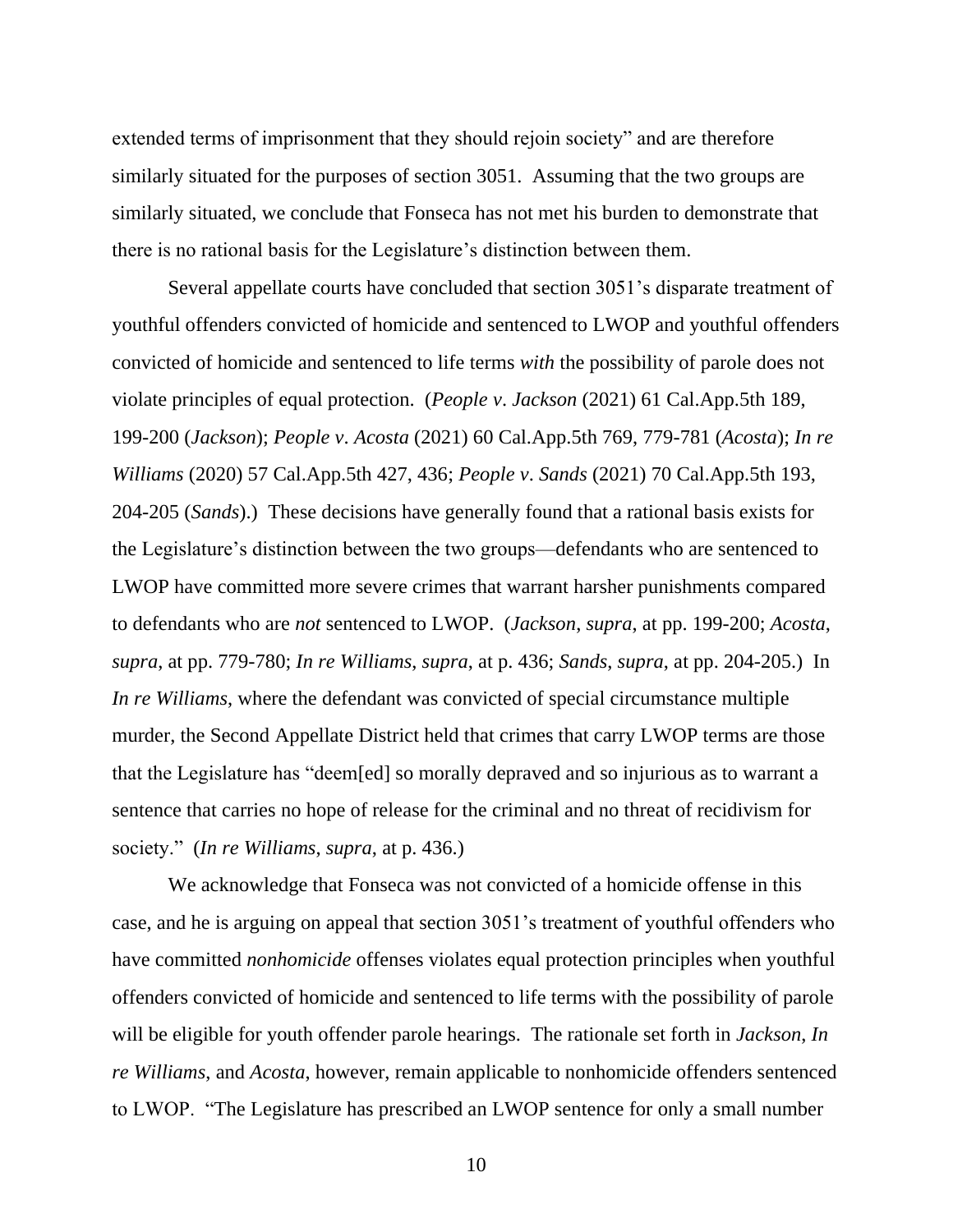of crimes." (*In re Williams, supra,* 57 Cal.App.5th at p. 436.)<sup>5</sup> Moreover, " "filt is the prerogative, indeed the duty, of the Legislature to recognize degrees of culpability when drafting a Penal Code." [Citation.] . . . "The decision of how long a particular term of punishment should be is left properly to the Legislature. The Legislature is responsible for determining which class of crimes deserves certain punishments and which crimes should be distinguished from others. As long as the Legislature acts rationally, such determinations should not be disturbed." ' " (*Jackson*, *supra*, 61 Cal.App.5th at p. 200.) By adjudging certain nonhomicide crimes, such as certain types of aggravated kidnapping, to be so grievous as to carry a punishment of LWOP, the Legislature has impliedly determined that such crimes are *more* deserving of punishment compared with crimes that carry a sentence of life *with* the possibility of parole.

Fonseca relies on *Edwards*, *supra*, 34 Cal.App.5th 183 and *Contreras*, *supra*, 4 Cal.5th 349 and argues that excluding youthful offenders who commit nonhomicide offenses bears no rational relationship to the purpose of section 3051 because both types of youthful offenders committed offenses when their brains were similarly underdeveloped, and the effects of murder are more severe and irrevocable compared to a nonhomicide crime.

*Edwards* held that section 3051's exclusion of youthful offenders sentenced under the One Strike law (§ 667.61) violated equal protection principles.<sup>6</sup> (*Edwards*, *supra*, 34 Cal.App.5th at p. 197.) In reaching this conclusion, the *Edwards* court relied on dicta in

<sup>&</sup>lt;sup>5</sup> In addition to aggravated kidnapping where the victim has suffered death, bodily harm, or is intentionally confined in a manner that exposes the victim to a substantial likelihood of death (§ 209, subd. (a)), the Legislature has prescribed LWOP terms for a very limited number of offenses that do not always result in a loss of life, including treason (§ 37), felonies involving great bodily injury committed by habitual offenders  $(\S 667.7)$ , and attempting to derail a train  $(\S 218)$ .

<sup>&</sup>lt;sup>6</sup> The One Strike law is an alternative, harsher sentencing scheme that applies to specified sexual offenses.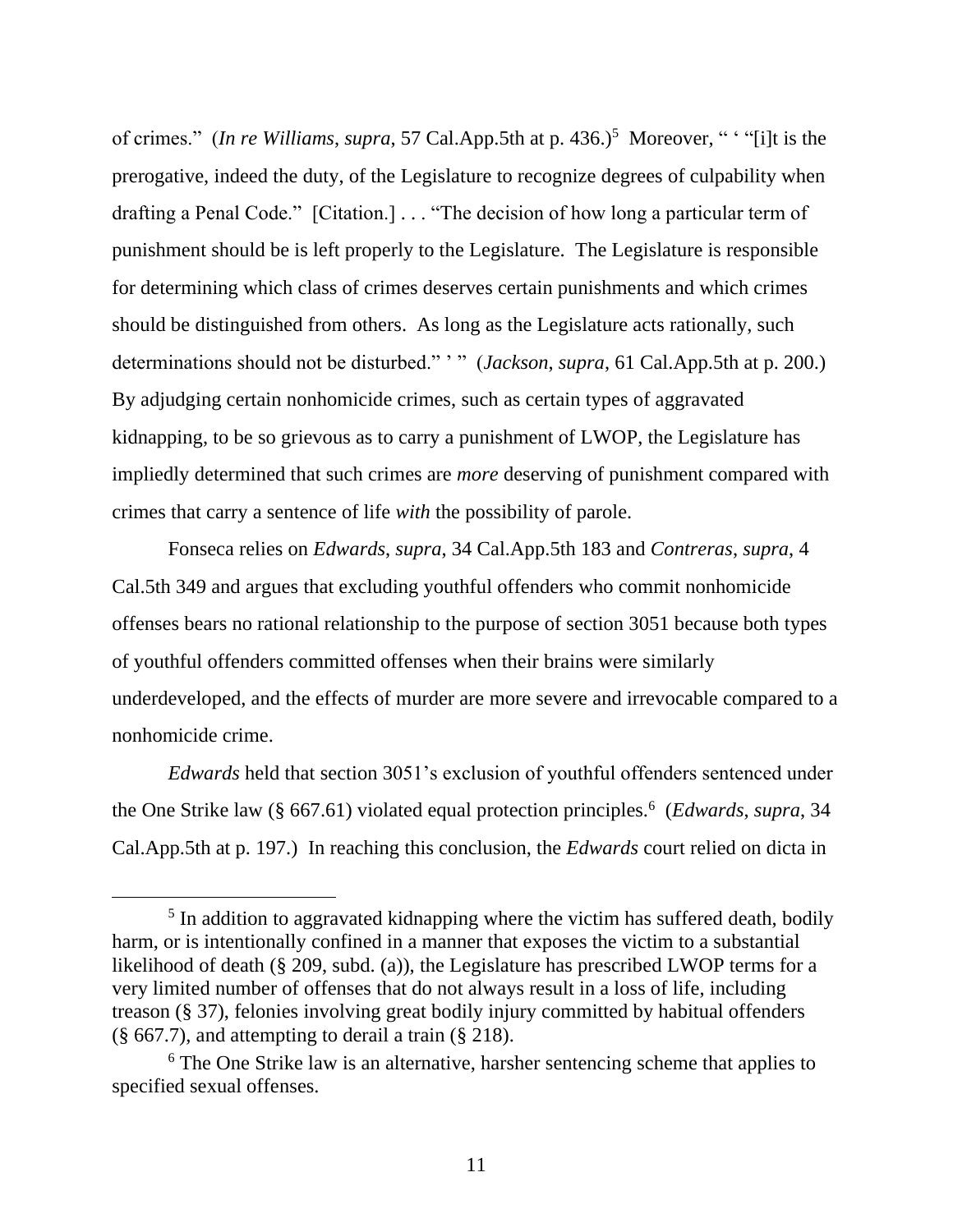*Contreras*, *supra*, 4 Cal.5th 349. In *Contreras*, the California Supreme Court held that juvenile sentences of 50 years to life and 58 years to life under the One Strike law violated the Eighth Amendment under the standards articulated by the United States Supreme Court in *Graham*. (*Contreras*, *supra*, at pp. 356, 358-359, 379.)

*Contreras* had no occasion to and did not discuss equal protection principles in its analysis, as that issue was not before the court. *Contreras*, however, made several observations about the treatment of One Strike offenders under current sentencing laws. First, *Contreras* noted that One Strike offenders remained ineligible for youth offender parole hearings under section 3051, but "in light of the changing statutory landscape," it saw no reason to further opine on constitutional and statutory issues that may be rendered moot by legislative action. (*Contreras*, *supra*, 4 Cal.5th at p. 382.) Second, *Contreras* observed that section 3051's treatment of One Strike offenders "appears at odds with the high court's observation that 'defendants who do not kill, intend to kill, or foresee that life will be taken are categorically less deserving of the most serious forms of punishment than are murderers. . . .' " (*Contreras*, *supra*, at p. 382, quoting *Graham*, *supra*, 560 U.S. at p. 69.) Third, *Contreras* acknowledged the concern that the sentencing laws removed an incentive for rapists not to kill victims because "if the defendants had killed their victims after the sexual assaults and had been sentenced to LWOP, they would have been eligible for a youth offender parole hearing after 25 years of incarceration." (*Contreras*, *supra*, at p. 382.)

After analyzing *Contreras*, *Edwards* concluded that "there is no crime as horrible as intentional first degree murder." (*Edwards*, *supra*, 34 Cal.App.5th at p. 197.) *Edwards* noted that United States Supreme Court case law has consistently meted out the harshest penalties for murderers, but section 3051 "flouts" this pattern by making youthful offender parole hearings unavailable to those who have committed a One Strike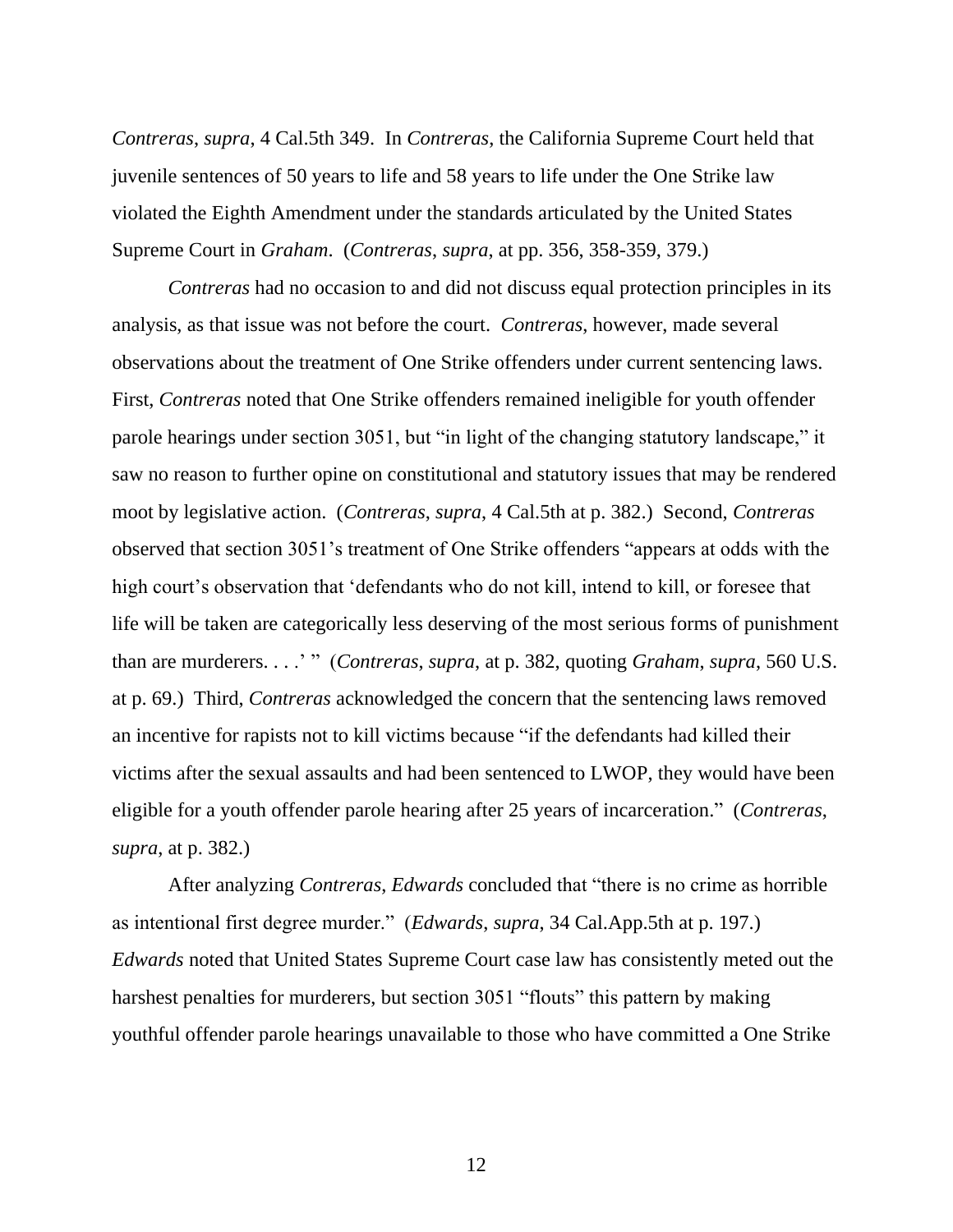offense.<sup>7</sup> (*Edwards*, *supra*, at p. 197.) *Edwards* acknowledged that sex offenders recidivate but noted that "[o]f course murderers, too, recidivate, and the state has an interest in severely punishing the crime of murder." (*Id*. at p. 199.) As a result, *Edwards* concluded that section 3051's carve-out for One Strike offenders violated principles of equal protection because there was no rational relationship for treating first degree murderers and One Strike offenders differently. (*Edwards*, *supra*, at p. 197.) In *In re Woods* (2021) 62 Cal.App.5th 740, review granted June 16, 2021 (S268740), the Second Appellate District agreed with *Edwards* and similarly concluded that section 3051's exclusion of One Strike offenders violated equal protection principles. (*Woods*, *supra*, at pp. 753-757.)

The conclusion reached in *Edwards* and *Woods* have not been unanimously adopted by the Courts of Appeal, and there is presently a split of authority on the issue. Several appellate courts have disagreed with *Edwards* and *Woods* and have determined that the threat of recidivism by One Strike offenders provides a rational basis for the Legislature's decision to exclude them from section 3051. (*People v*. *Williams* (2020) 47 Cal.App.5th 475, 493 (*Williams*), review granted Jul. 22, 2020 (S262229); *People v*. *Moseley* (2021) 59 Cal.App.5th 1160, 1170, review granted Apr. 14, 2021 (S267309); *People v*. *Miranda* (2021) 62 Cal.App.5th 162, 182-186, review granted Jun. 16, 2021 (S268384).) Ultimately, the California Supreme Court will resolve whether section 3051's exclusion of One Strike youthful offenders violates equal protection principles, as the issue is presently pending review. (See *Williams*, *supra*, 47 Cal.App.5th 475, review granted Jul. 22, 2020 (S262229).) And as our case does not involve a sentence under the One Strike law, *Edwards* is not entirely instructive, and we

 $7$  For example, the United States Supreme Court has recognized that "[t]here is a line 'between homicide and other serious violent offenses against the individual.' " (*Graham*, *supra*, 560 U.S. at p. 69.)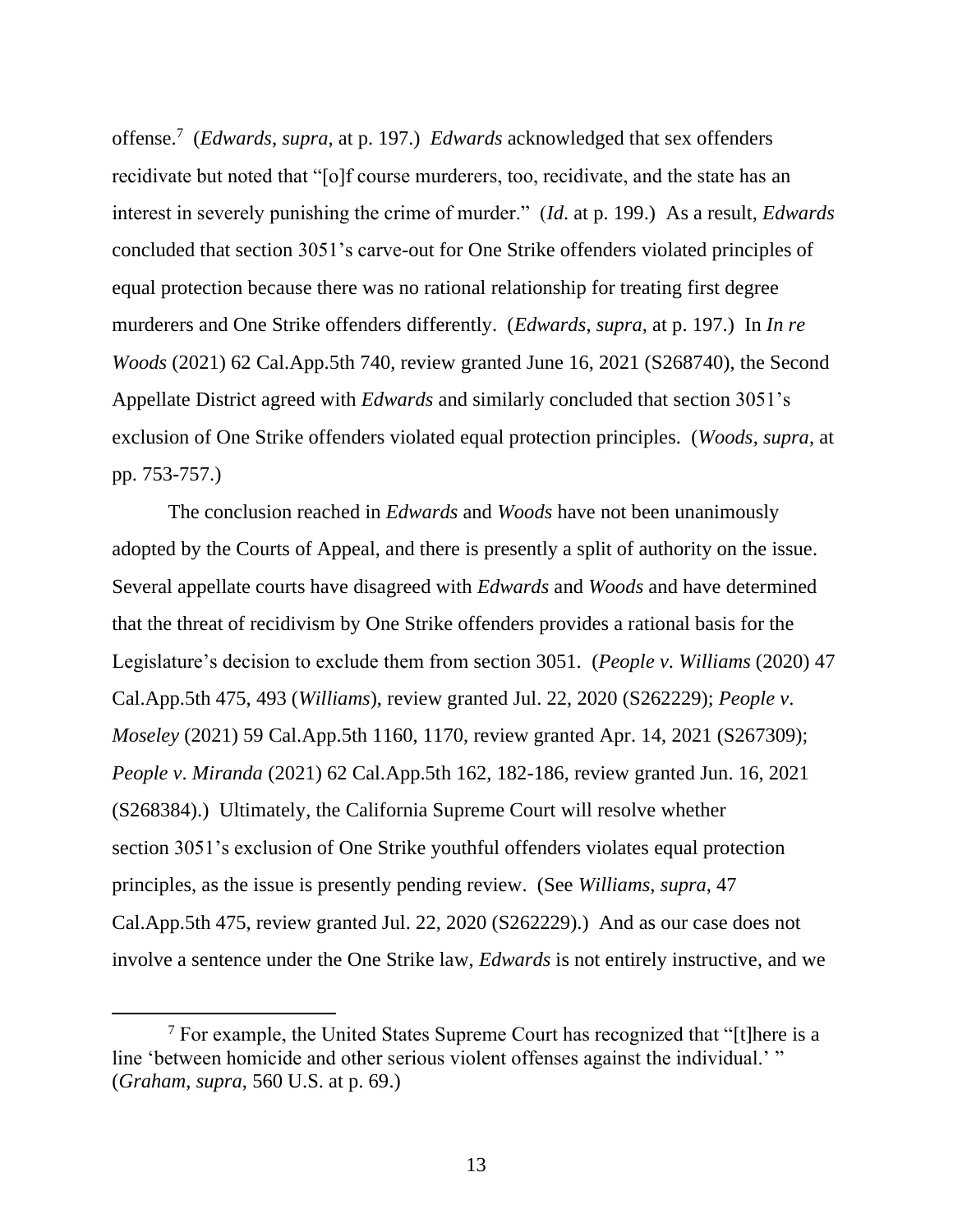need not reach the issue of whether section 3051's exclusion of One Strike offenders survives rational basis review.

More importantly, *Edwards* does not persuade us that punishment cannot serve as a rational basis for the Legislature's decision to exclude youthful offenders serving a LWOP sentence. *Edwards* placed great weight on *Contreras*'s observation that offenders that do not kill, intend to kill, or foresee that a death will occur are " 'categorically less deserving' " of the most serious forms of punishment than murderers. (*Contreras*, *supra*, 4 Cal.5th at p. 382; *Edwards*, *supra*, 34 Cal.App.5th at p. 197 ["no crime [is] as horrible as intentional first degree murder"].) *Contreras*, however, involved an Eighth Amendment challenge to a juvenile sentence; the California Supreme Court did not analyze whether LWOP sentences for nonhomicide offenses violated the equal protection clause in any way, nor did it consider the constitutionality of LWOP sentences for nonjuveniles. (See *Contreras*, *supra*, at pp. 359, 382].) "It is axiomatic that cases are not authority for propositions not considered." (*People v*. *Casper* (2004) 33 Cal.4th 38, 43.) *Contreras* is therefore not controlling authority on whether section 3051's exclusion of youthful offenders sentenced to a LWOP term violates principles of equal protection. (*Williams*, *supra*, 47 Cal.App.5th at pp. 492-493.)

Furthermore, were we to adopt Fonseca's position that *Edwards* compels a determination that homicide crimes are categorically more deserving of harsher punishments than nonhomicide crimes, we would be erroneously "insert[ing] our own policy concerns into the [equal protection] analysis." (*Acosta*, *supra*, 60 Cal.App.5th at p. 781.) "When conducting rational basis review, we must accept any gross generalizations and rough accommodations that the Legislature seems to have made. A classification is not arbitrary or irrational simply because there is an 'imperfect fit between means and ends.' " (*Turnage*, *supra*, 55 Cal.4th at p. 77.)

Here, the Legislature has determined that the crimes that carry LWOP sentences are more deserving of harsher punishments than crimes—even homicide offenses—that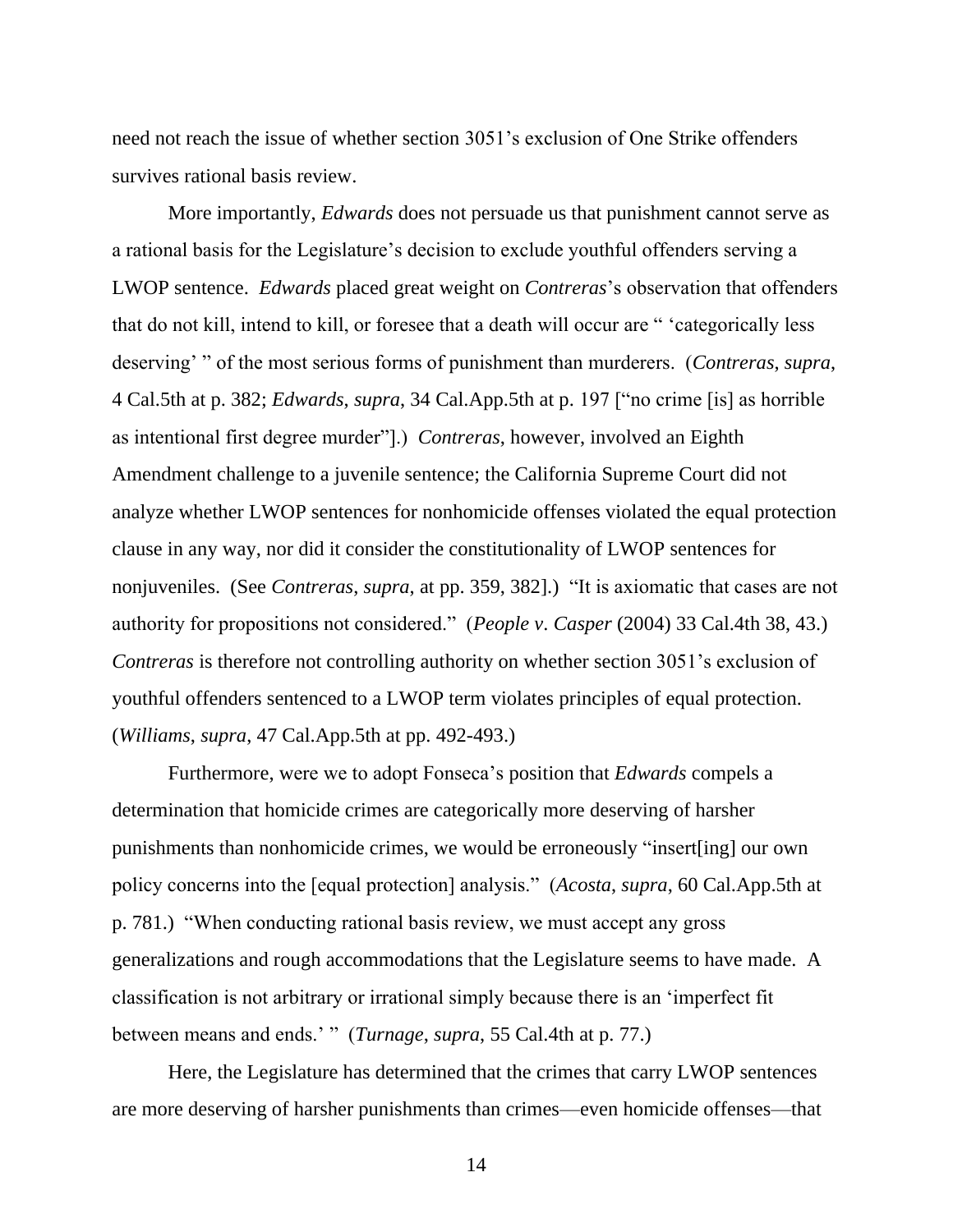carry non-LWOP terms. The Legislature may have done so for a variety of reasons. In the case of aggravated kidnapping (§ 209, subd. (a)) the legislative history of the statute makes "clear" that "[a]ggravated kidnapping for ransom involve[d] an inherent danger to the life of the victim" and "the penalty provisions for the crime are tied to this risk of harm." (*People v*. *Ordonez* (1991) 226 Cal.App.3d 1207, 1237 (*Ordonez*); *People v*. *Chacon* (1995) 37 Cal.App.4th 52, 64 (*Chacon*); *People v*. *Castillo* (1991) 233 Cal.App.3d 36, 66 (*Castillo*); *People v*. *Isitt* (1976) 55 Cal.App.3d 23, 31-32 (*Isitt*).) The Legislature also sought to deter kidnappers from harming victims by imposing harsher punishments (*In re Maston* (1973) 33 Cal.App.3d 559, 566 (*Maston*)).<sup>8</sup> It is the Legislature's duty, not ours, to prescribe the proper term of punishment for crimes after taking into consideration factors such as "the crimes' comparative gravity" and "policy objectives like deterrence, retribution, and incapacitation." (*Sands*, *supra*, 70 Cal.App.5th at p. 205.) "[R]ational-basis review in equal protection analysis 'is not a license for courts to judge the wisdom, fairness, or logic of legislative choices.' " (*Heller*, *supra*, 509 U.S. at p. 319.) The logic behind a classification need not be "persuasive or sensible . . . rather than simply rational." (*Chatman*, *supra*, 4 Cal.5th at p. 289.)

Citing to the concurring opinion authored by Justice Pollak in *In re Jones* (2019) 42 Cal.App.5th 477 (*Jones*), Fonseca argues that the purpose behind section 3051

<sup>8</sup> Notably, section 209, subdivision (a) has withstood both Eighth Amendment and various equal protection challenges. (See *Ordonez*, *supra*, 226 Cal.App.3d at pp. 1237-1238; *Chacon*, *supra*, 37 Cal.App.4th at p. 64; *Castillo*, *supra*, 233 Cal.App.3d at p. 66; *Isitt*, *supra*, 55 Cal.App.3d at pp. 31-32; *Maston*, *supra*, 33 Cal.App.3d at pp. 562-565.) The Courts of Appeal have generally concluded that the classification of aggravated kidnapping as a crime that warrants a LWOP term was satisfied by a rational basis—the Legislature's desire to punish a defendant (*Ordonez*, *supra*, at p. 1238) and its desire to deter a kidnapper from harming his or her victim (*Maston*, *supra*, at p. 566; *Isitt*, *supra*, at pp. 31-32).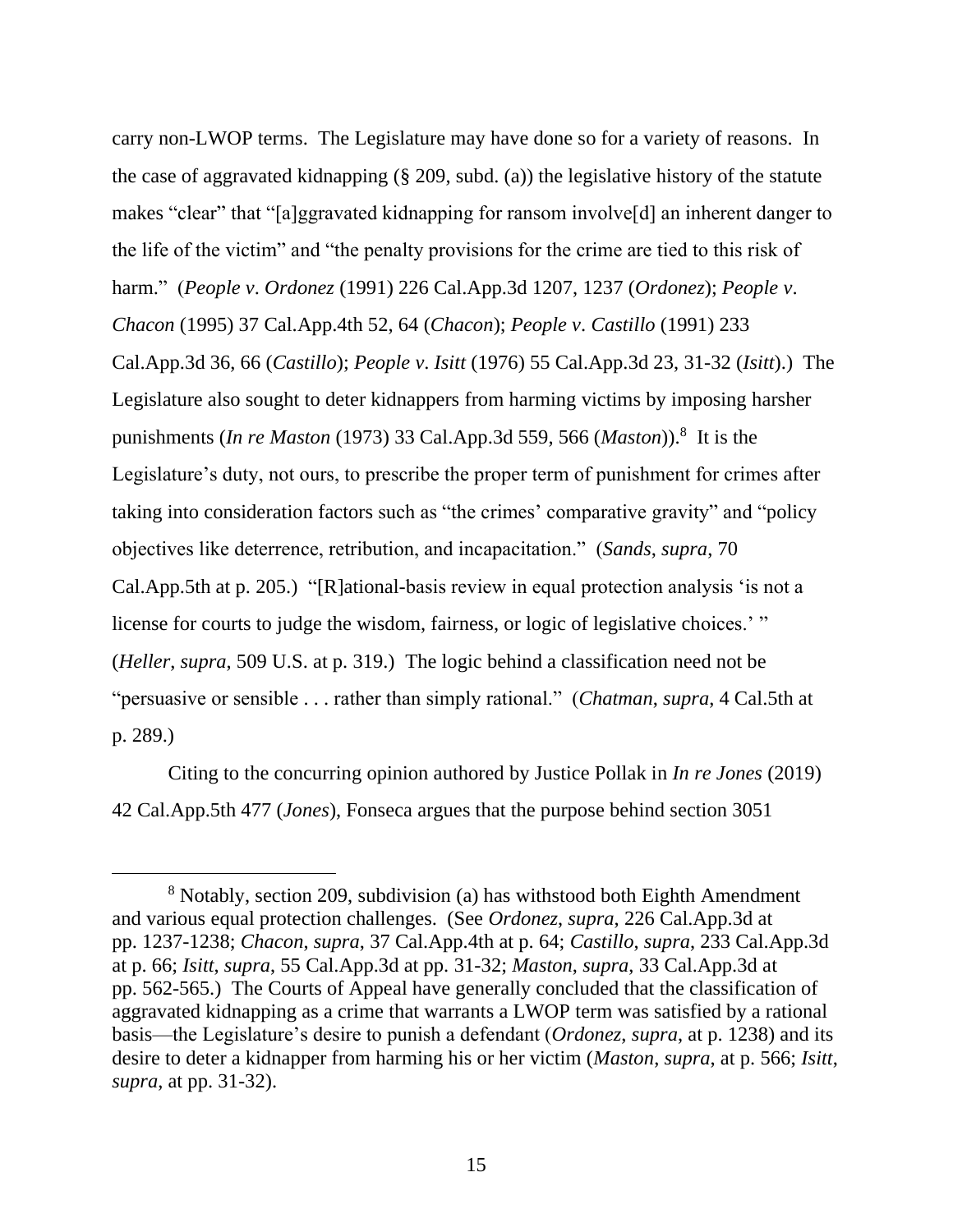undermines the argument that punishment can serve as a rational basis for excluding youthful offenders sentenced to LWOP. In *Jones*, Justice Pollak observed that "the purpose of section 3051 is not to measure the extent of punishment warranted by the offense the individual committed but to permit the evaluation of whether, after years of growth in prison, that person has attained the maturity to lead a law-abiding life outside of prison." (*Jones*, *supra*, at pp. 485-486 (conc. opn. of Pollak, J.).) "The presumptive fact that the LWOP sentence was based on a more serious offense provides no rational basis for the distinction because [section 3051] is not designed to determine the degree of appropriate punishment but to determine whether the individual has outgrown his or her criminality. There is no reason to conclusively presume that one such person is more likely to have satisfactorily matured than the other." (*Id*. at p. 486 (conc. opn. of Pollak, J.).)

We find Fonseca's reliance on the concurrence in *Jones* unpersuasive. First, Justice Pollak's concurrence is not binding (*People v*. *Lucatero* (2008) 166 Cal.App.4th 1110, 1116), and *Jones* concerned a different issue—whether section 1170, subdivision (d)(2)'s exclusion of youthful offenders serving a LWOP sentence from eligibility to petition the trial court to recall a sentence violated equal protection principles. (*Jones*, *supra*, 42 Cal.App.5th at p. 480.) Second, the presumptive fact that a LWOP sentence is the result of a crime that the Legislature has deemed to be more serious than a crime that does not result in a LWOP sentence *does* provide a rational basis for the distinction set forth in section 3051, as we have explained above. Although the Legislature did not expressly state that it considered punishment when enacting section 3051, a rational basis can be based on " 'rational speculation unsupported by evidence or empirical data,' " and there is no requirement that the underlying rationale for a statutory classification be explicitly stated. (*Heller*, *supra*, 509 U.S. at p. 320; *Chatman*, *supra*, 4 Cal.5th at p. 289.) Section 3051 may not be "a sentencing statute per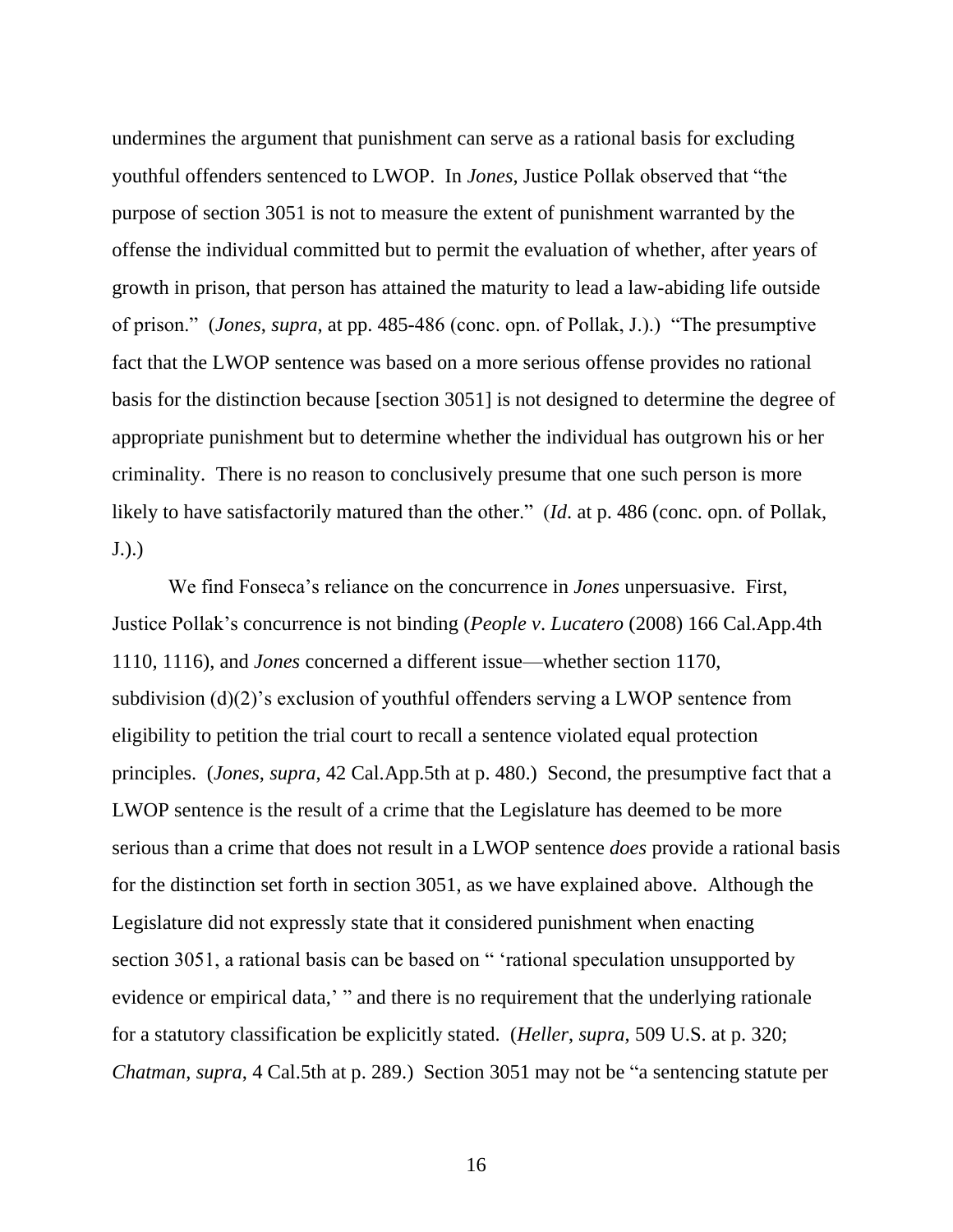se, it nevertheless impacts the length of sentence served." (*Murray*, *supra*, 68 Cal.App.5th at p. 464; *Sands*, *supra*, 70 Cal.App.5th at p. 205.)

We acknowledge that when enacting section 3051, the Legislature stated that its purpose was "to create a process by which growth and maturity of youthful offenders can be assessed and a meaningful opportunity for release established." (Stats. 2013, ch. 312, § 1.) Although punishment is not wholly contradictory to this stated purpose, there is some friction. As we have stated, by expanding youth offender parole hearings to those aged 25 years and younger, the Legislature expressly recognized our current knowledge of the impact of age on the development on certain aspects of the brain, particularly those aspects that control rationality and decision-making—aspects that can have a significant impact on criminality. (Sen. Com. on Public Safety, Analysis of Sen. Bill No. 261 (2015-2016 Reg. Sess.) Apr. 28, 2015, p. 3; Assem. Com. on Public Safety, Analysis of Assem. Bill No. 1308 (2017-2018 Reg. Sess.) Apr. 25, 2017, p. 2.) Logically, *all* youthful offenders, regardless of their underlying commitment offenses, committed crimes when their brains were similarly underdeveloped. Recognizing this tension, Justices of the Courts of Appeal and the California Supreme Court have urged the Legislature to reconsider its exclusion of certain youthful offenders from section 3051. Particularly, as it relates to youthful offenders sentenced to LWOP for nonhomicide crimes, we share their concerns. (*Acosta*, *supra*, 60 Cal.App.5th at p. 781; *Jones*, *supra*, 42 Cal.App.5th at pp. 486-487 (conc. opn. of Pollak, J.); *People v*. *Montelongo* (2020) 55 Cal.App.5th 1016, 1041 (conc. opn. of Segal, J.), review denied Jan. 27, 2021, S265597; see *Montelongo*, *supra*, at p. 1041 (conc. stmt. of Liu, J., denying review); *Jackson*, *supra*, 61 Cal.App.5th at p. 202 (conc. stmt. of Liu, J., denying review).)

Nonetheless, rational basis review sets a "high bar," which ensures "that democratically enacted laws are not invalidated merely based on a court's cursory conclusion that a statute's tradeoffs seem unwise or unfair." (*Chatman*, *supra*, 4 Cal.5th at p. 289.) As we have determined, Fonseca has not met his burden " 'to negative every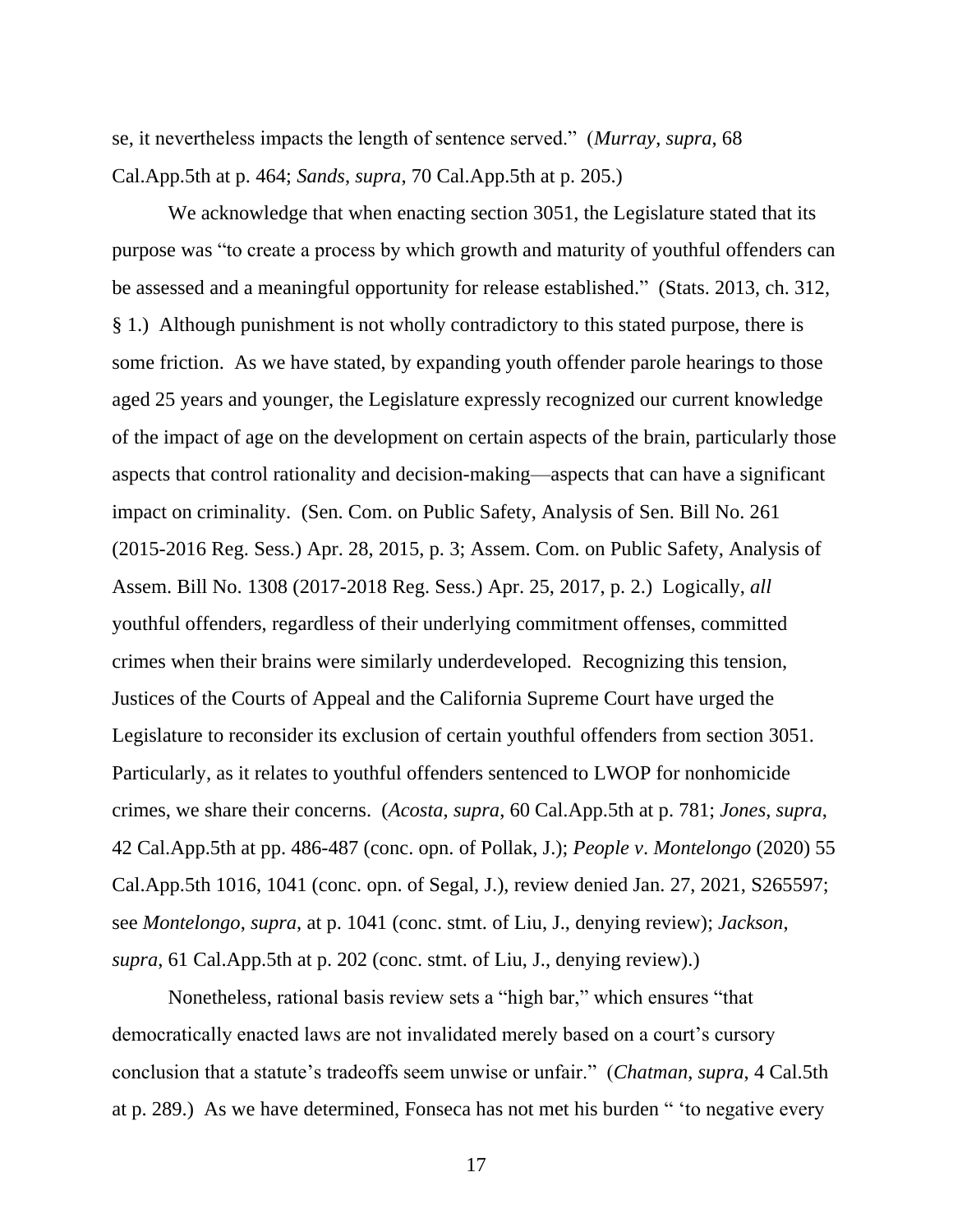conceivable basis which might' " support section 3051's exclusion of youthful offenders who are serving a LWOP sentence. (*Heller*, *supra*, 509 U.S. at p. 320.) As a result, his equal protection challenge on this ground fails.

# 4. *Youthful Offenders Sentenced to LWOP and Juvenile Offenders Sentenced to LWOP*

Next, we consider Fonseca's argument that section 3051 violates equal protection principles by treating youthful offenders (those between the ages of 18 and 25) sentenced to LWOP and juvenile offenders (those under the age of 18) sentenced to LWOP differently. Juvenile offenders sentenced to LWOP terms, unlike youthful offenders sentenced to LWOP terms, are eligible for youth offender parole hearings. (§ 3051, subds. (b)(4)  $\&$  (h).) Assuming that the two groups are similarly situated, we find no equal protection violation as there is a rational basis for the Legislature's distinction between them.

Multiple Courts of Appeal have reached the conclusion that the age between youthful offenders and juvenile offenders supplies a rational basis for section 3051's distinction as "both the United States Supreme Court and our high court have repeatedly found the bright line drawn between juveniles and nonjuveniles to be a rational one when it comes to criminal sentencing." (*Jackson*, *supra*, 61 Cal.App.5th at pp. 196-197; *Acosta*, *supra*, 60 Cal.App.5th at pp. 779-780; *Murray*, *supra*, 68 Cal.App.5th at pp. 463-464; and see also *Jones*, *supra*, 42 Cal.App.5th at p. 481.) In *Acosta*, *supra*, 60 Cal.App.5th 769, the Fourth Appellate District observed that section 3051 was amended to permit youth offender parole hearings for juvenile LWOP offenders to comply with *Montgomery*, *supra*, 577 U.S. 190 without having to resort to costly resentencing hearings. (*Acosta*, *supra*, at p. 779.) Thus, the Legislature did not include youthful offenders with LWOP sentences "presumably because *Montgomery* did not compel such treatment for young adults." (*Id*. at p. 780.)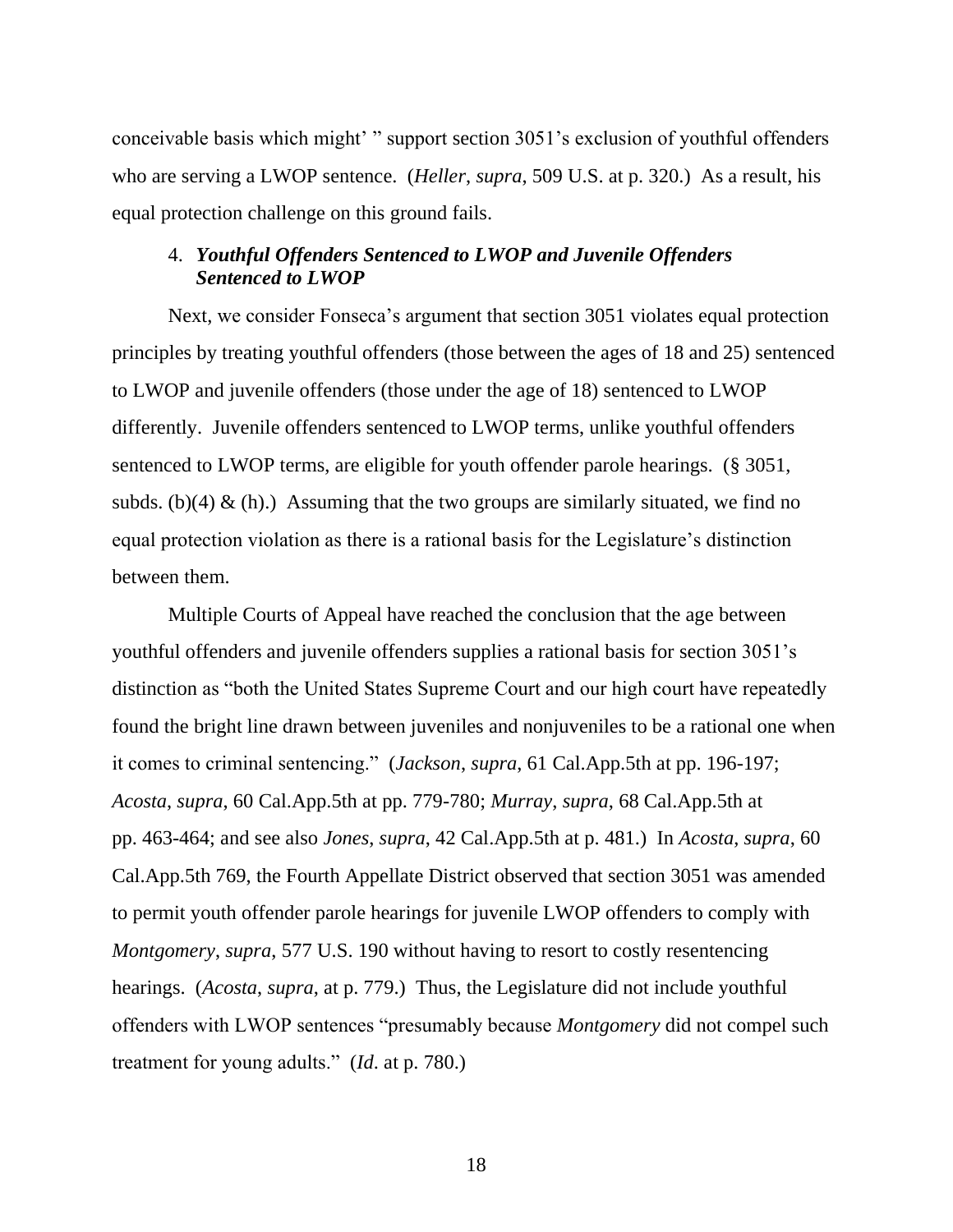We agree with the Courts of Appeal in *Jackson*, *Acosta*, and *Murray* and conclude that it is rational for the Legislature to treat juvenile offenders sentenced to LWOP and youthful offenders sentenced to LWOP differently because of their age. (See *Acosta*, *supra*, 60 Cal.App.5th at pp. 779-780.) Moreover, mandatory LWOP sentences cannot be imposed on juvenile offenders, whereas mandatory LWOP sentences may be imposed on youthful offenders who commit crimes after they have reached the age of 18. (*Ibid*.; *Miller*, *supra*, 567 U.S. at p. 465.)<sup>9</sup>

In sum, we find no merit in Fonseca's claim that section 3051's treatment of juvenile offenders sentenced to LWOP and youthful offenders sentenced to LWOP violates the principles of equal protection as there is a rational basis for treating the two groups differently. (See *Chatman*, *supra*, 4 Cal.5th at p. 289.)

## B. *Ability to Pay the Restitution Fine*

Relying on *People v*. *Dueñas* (2019) 30 Cal.App.5th 1157 (*Dueñas*), Fonseca argues that the trial court was required to find that he had an ability to pay the restitution

<sup>9</sup> Courts of Appeal have also expressed concerns with section 3051's distinction between juveniles sentenced to LWOP and youthful offenders sentenced to LWOP. (See *Murray*, *supra*, 68 Cal.App.5th at pp. 464-465; *Jones*, *supra*, 42 Cal.App.5th at p. 486 (conc. opn. of Pollak, J.).) Justice Pollak wrote in his concurring opinion in *Jones*: "Both a person sentenced to LWOP for a crime committed while under 18 and a person receiving the same sentence for a crime committed when 18 or slightly older committed their offenses before their character was necessarily 'well formed' and when their judgment and decisionmaking were likely to improve." (*Jones*, *supra*, at p. 486 (conc. opn. of Pollak, J.).) Moreover, Justice Liu observed in his concurring statement denying review in *Jackson*, *supra*, 61 Cal.App.5th 189, that section 3051 excludes certain 18-to-25-year-olds from youth offender parole hearings "even though the Legislature has recognized that these mitigating attributes 'are found in young adults up to age 25' and 'that the ordinary process of neurological and cognitive development continues for several years past age 18.' " (*Jackson*, *supra*, at p. 202 (conc. stmt. of Liu, J.); see also *Montelongo*, *supra*, 55 Cal.App.5th at p. 1041 (conc. stmt. of Liu, J.).) We again join with our colleagues to encourage the Legislature to reconsider and revisit section 3051's exclusion of youthful offenders sentenced to LWOP for nonhomicide crimes.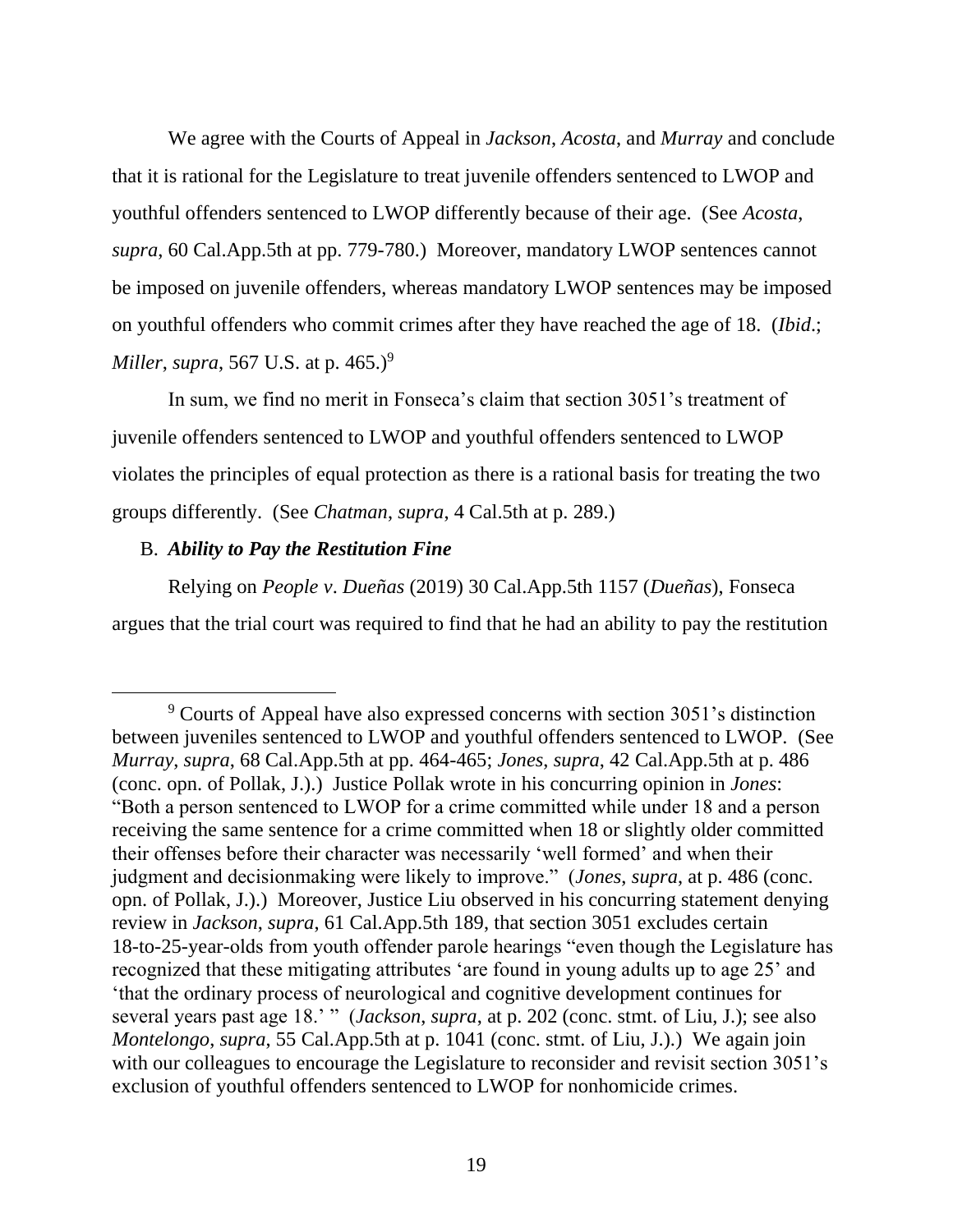fine before it was imposed, and insufficient evidence supports the trial court's ability-to-pay determination. We conclude that Fonseca did not meet his burden to demonstrate that he had an inability to pay, and the trial court did not err in imposing the restitution fine.

#### 1. *General Legal Principles and Standard of Review*

Former section 1202.4, subdivision (b) required that the trial court impose a restitution fine in every case where a person is convicted of a crime "unless [the trial court] finds compelling and extraordinary reasons for not doing so and states those reasons on the record." At the time Fonseca committed his underlying offenses in February 2011, the minimum restitution fine was \$200 and the maximum fine was \$10,000 for individuals convicted of a felony offense. (Former § 1202.4, subd. (b)(1); Stats. 2010, ch. 351, § 9.)

Former section 1202.4, subdivision (d) provided in pertinent part: "[T]he court shall consider any relevant factors, including, but not limited to, the defendant's inability to pay, the seriousness and gravity of the offense and the circumstances of its commission, any economic gain derived by the defendant as a result of the crime, the extent to which any other person suffered any losses as a result of the crime, and the number of victims involved in the crime. Those losses may include pecuniary losses to the victim or the victim's dependents as well as intangible losses, such as psychological harm caused by the crime. Consideration of a defendant's inability to pay may include the defendant's future earning capacity. A defendant shall bear the burden of demonstrating the defendant's inability to pay. Express findings by the court as to the factors bearing on the amount of the fine shall not be required. A separate hearing for the fine shall not be required." The trial court has the discretion to determine the exact amount of restitution fine to impose and we review its decision for an abuse of discretion. (*People v*. *Lewis* (2009) 46 Cal.4th 1255, 1321.)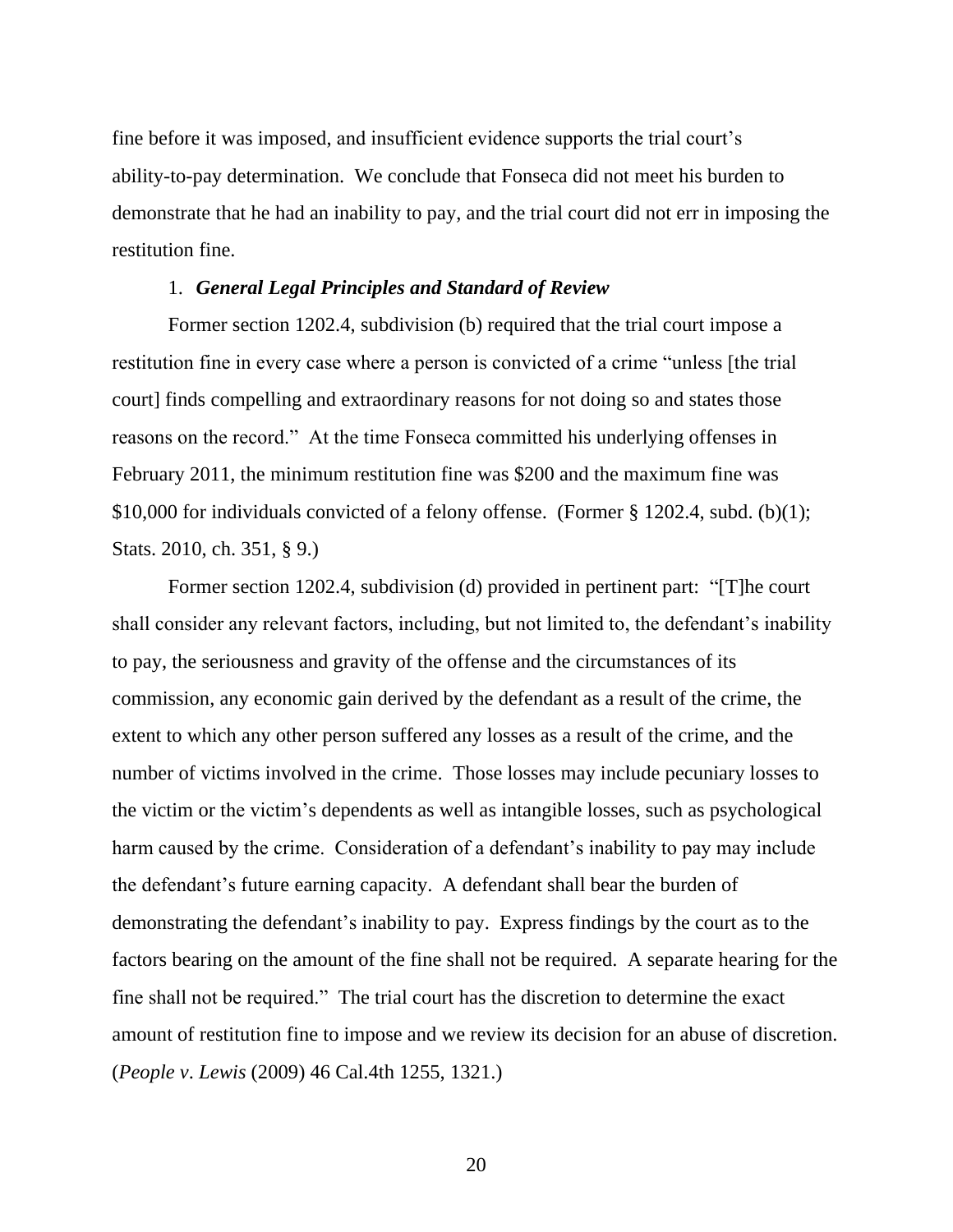In *Dueñas*, *supra*, 30 Cal.App.5th 1157, the Second Appellate District concluded that due process required the trial court to stay execution of any restitution fine unless and until it holds an ability-to-pay hearing and finds that the defendant has the ability to pay. (*Id*. at p. 1172.) Courts of Appeal, including panels of this court, have reached different conclusions as to whether *Dueñas* was correctly decided (*People v*. *Hicks*  (2019) 40 Cal.App.5th 320, 325, review granted Nov. 26, 2019, S258946; *People v*. *Santos* (2019) 38 Cal.App.5th 923, 933-934 (*Santos*); *People v*. *Adams* (2020) 44 Cal.App.5th 828, 831-832; *People v*. *Petri* (2020) 45 Cal.App.5th 82, 92), and the issue is presently pending before the California Supreme Court (*People v*. *Kopp* (2019) 38 Cal.App.5th 47, review granted Nov. 13, 2019, S257844).

Even if we assume *Dueñas* was correctly decided, "it is the defendant's burden to demonstrate an inability to pay [a restitution fine], not the prosecution's burden to show the defendant *can* pay, as the *Dueñas* decision might be read to suggest." (*Santos*, *supra*, 38 Cal.App.5th at p. 934.)

On appeal, Fonseca characterizes his argument as a claim that substantial evidence does not support the trial court's determination that he had the ability to pay the fine. Although an appellate court usually reviews for substantial evidence a trial court's resolution of disputed factual issues (*People v*. *Trinh* (2014) 59 Cal.4th 216, 236), "[w]hen the trier of fact has expressly or implicitly concluded that the party with the burden of proof failed to carry that burden and that party appeals, it is somewhat misleading to characterize the failure-of-proof issue as whether substantial evidence supports the judgment" (*Shaw v*. *County of Santa Cruz* (2008) 170 Cal.App.4th 229, 279 (*Shaw*)). "This is because such a characterization is conceptually one that allows an attack on (1) the evidence supporting the party who had no burden of proof, and (2) the trier of fact's unassailable conclusion that the party with the burden did not prove one or more elements of the case. [Citations.] Thus, where the issue on appeal turns on a failure of proof at trial, the question for a reviewing court becomes whether the evidence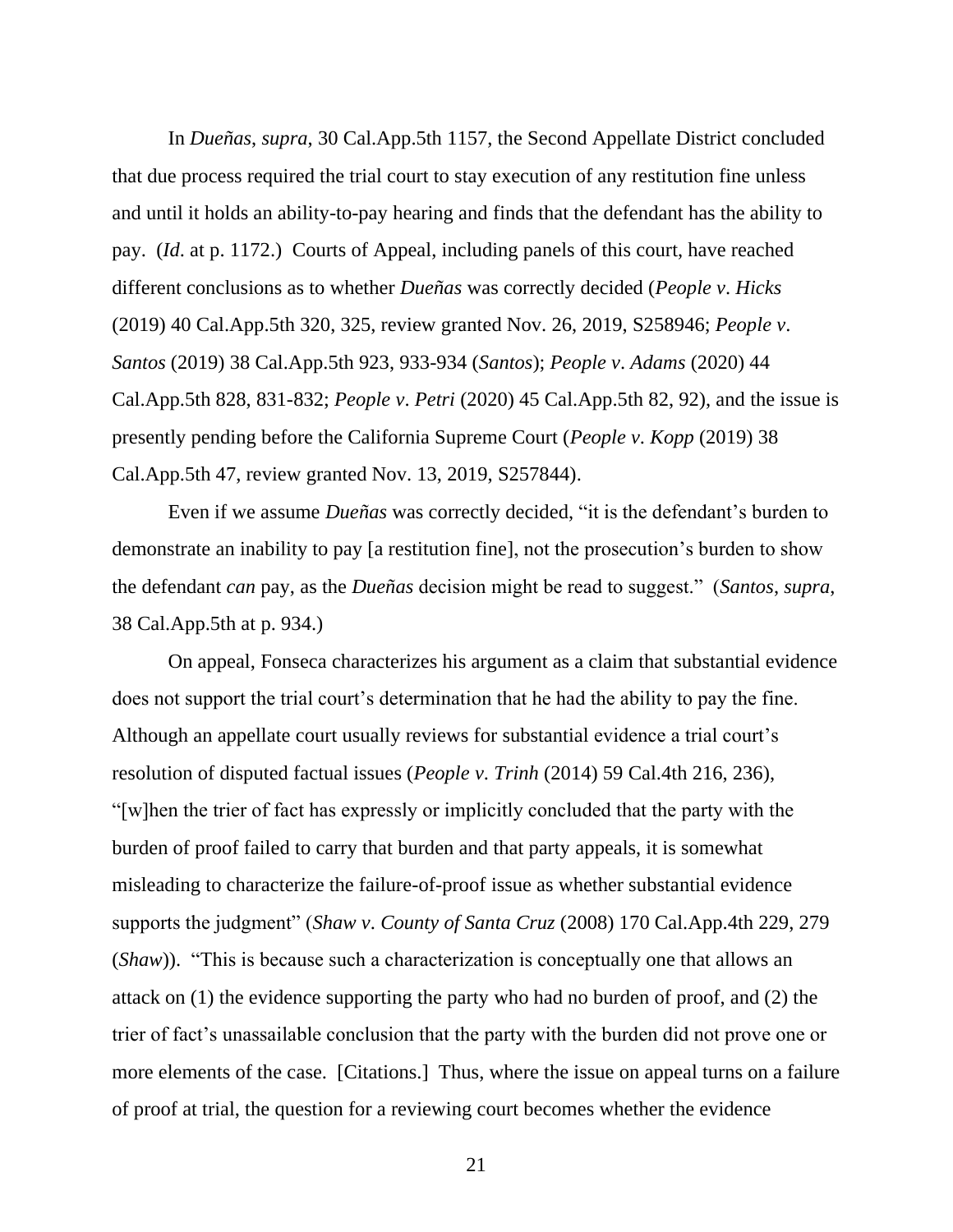compels a finding in favor of the appellant as a matter of law. [Citations.] Specifically, the question becomes whether the appellant's evidence was (1) 'uncontradicted and unimpeached' and (2) 'of such a character and weight as to leave no room for a judicial determination that it was insufficient to support a finding.' " (*Ibid*.)

#### 2. *The Evidence Does Not Compel a Finding that Fonseca is Unable to Pay*

Based on the record before us, we conclude that the evidence does not compel a finding, as a matter of law, that Fonseca was unable to pay the restitution fine. Fonseca failed to provide any evidence in support of his claim that he had an inability to pay, and the trial court properly relied on the fact that Fonseca could earn prison wages and receive monetary gifts while incarcerated.

During the resentencing hearing, Fonseca requested that the trial court "delete" the restitution fine because he would "be in custody for the remainder of his life" and would "never be able to pay off the \$10,000." Aside from this cursory argument, Fonseca presented no evidence and did not request a further hearing on his ability to pay the fine. In response, the trial court stated: "I certainly understand he will be in prison for the rest of his life, and depending on his security classification, he may or may not have access to the better paying prison industry jobs, but there may be money put on his books or others that might help pay any restitution fines. So I will decline to change that part of the sentencing."

The trial court's comments reflect that it properly considered Fonseca's ability to earn prison wages and the possibility that he may receive monetary gifts while incarcerated. " ' "Ability to pay does not necessarily require existing employment or cash on hand." [Citation.] "[I]n determining whether a defendant has the ability to pay a restitution fine, the court is not limited to considering a defendant's *present* ability but may consider a defendant's ability to pay in the future." [Citation.] This include[s] the defendant's ability to obtain prison wages and to earn money after his release from custody.' " (*People v*. *Aviles* (2019) 39 Cal.App.5th 1055, 1076 (*Aviles*).) Even small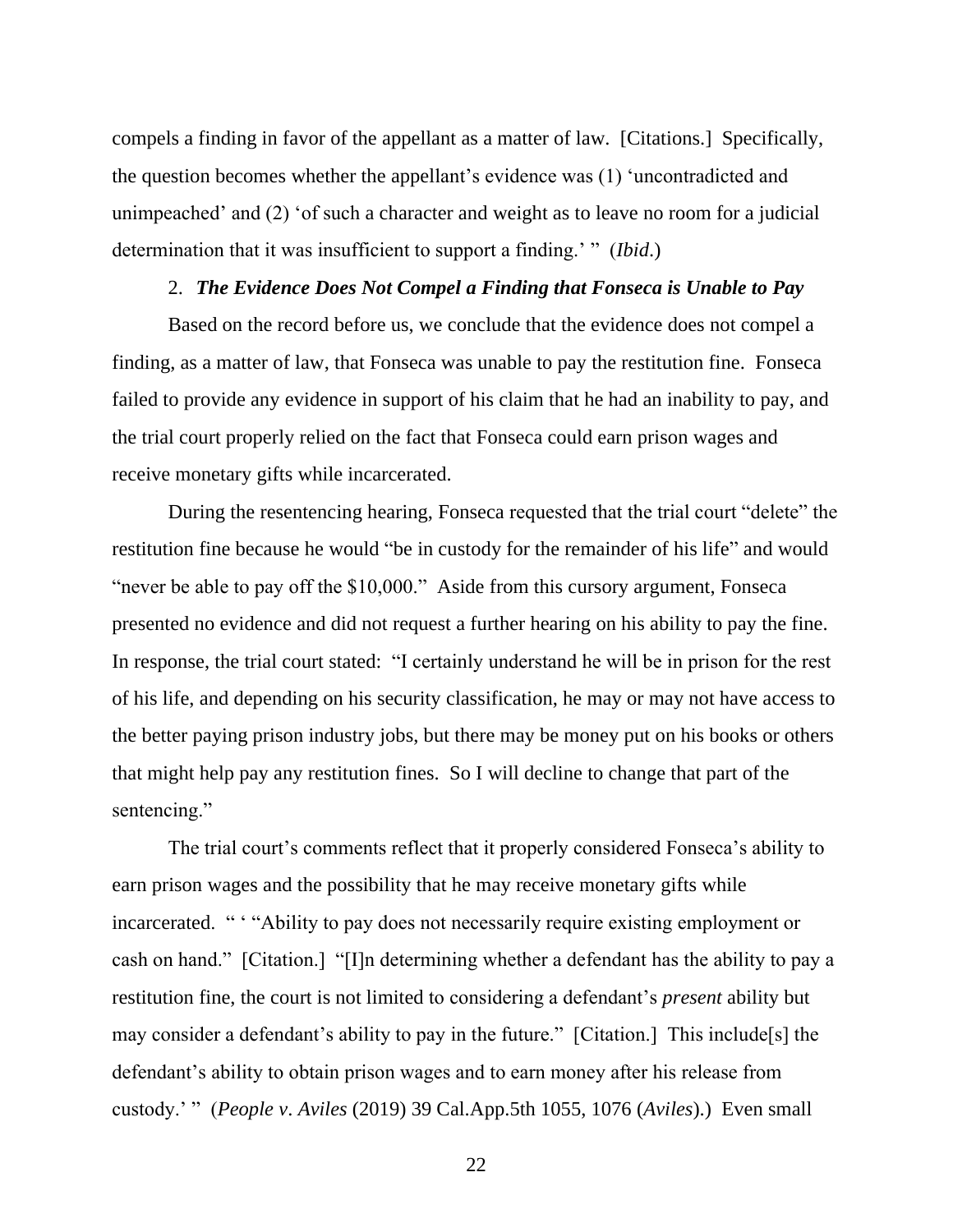monetary gifts from family and friends have been deemed relevant to an ability to pay determination. (*People v*. *Potts* (2019) 6 Cal.5th 1012, 1055-1057.)

In this case, Fonseca was 25 years old when he was sentenced for the first time, and he was 30 years old at the time of his resentencing hearing. "Wages in California prisons currently range from \$12 to \$56 a month. [Citations.] And half of any wages earned (along with half of any deposits made into [a defendant's] trust account) are deducted to pay any outstanding restitution fine." (*People v*. *Jones* (2019) 36 Cal.App.5th 1028, 1035; see *People v*. *Hennessey* (1995) 37 Cal.App.4th 1830, 1837 ["defendant's ability to obtain prison wages" is properly considered when determining ability to pay]; *Santos*, *supra*, 38 Cal.App.5th at p. 934 [same].) There is nothing in the record to indicate that Fonseca is not able-bodied or unable to physically work. Assuming that he earns \$56 a month and half of his earnings are applied toward his restitution fine, it will take him approximately 30 years to pay his restitution fine. Although this is a significant amount of time, it is much less than his LWOP sentence, and the trial court could have reasonably concluded that he failed to carry his burden to "present evidence of his . . . inability to pay." (*People v*. *Castellano* (2019) 33 Cal.App.5th 485, 490; *Aviles*, *supra*, 39 Cal.App.5th at p. 1062 [defendant sentenced to term of 82 years to life had ability to pay \$10,600 in restitution fines, \$160 in court operations assessments, and \$120 in court facilities funding assessments].)

Fonseca argues that his ability to work in prison will depend on the availability of prison jobs, and there is no guarantee that he will be able to secure a paying position. On appeal, Fonseca cites to various publications by the California Department of Corrections and Rehabilitation that purportedly demonstrate the scarcity of paid prison jobs. These publications, however, were not presented to the trial court and we may not consider them on appeal in the first instance. (See *People v*. *Fairbank* (1997) 16 Cal.4th 1223,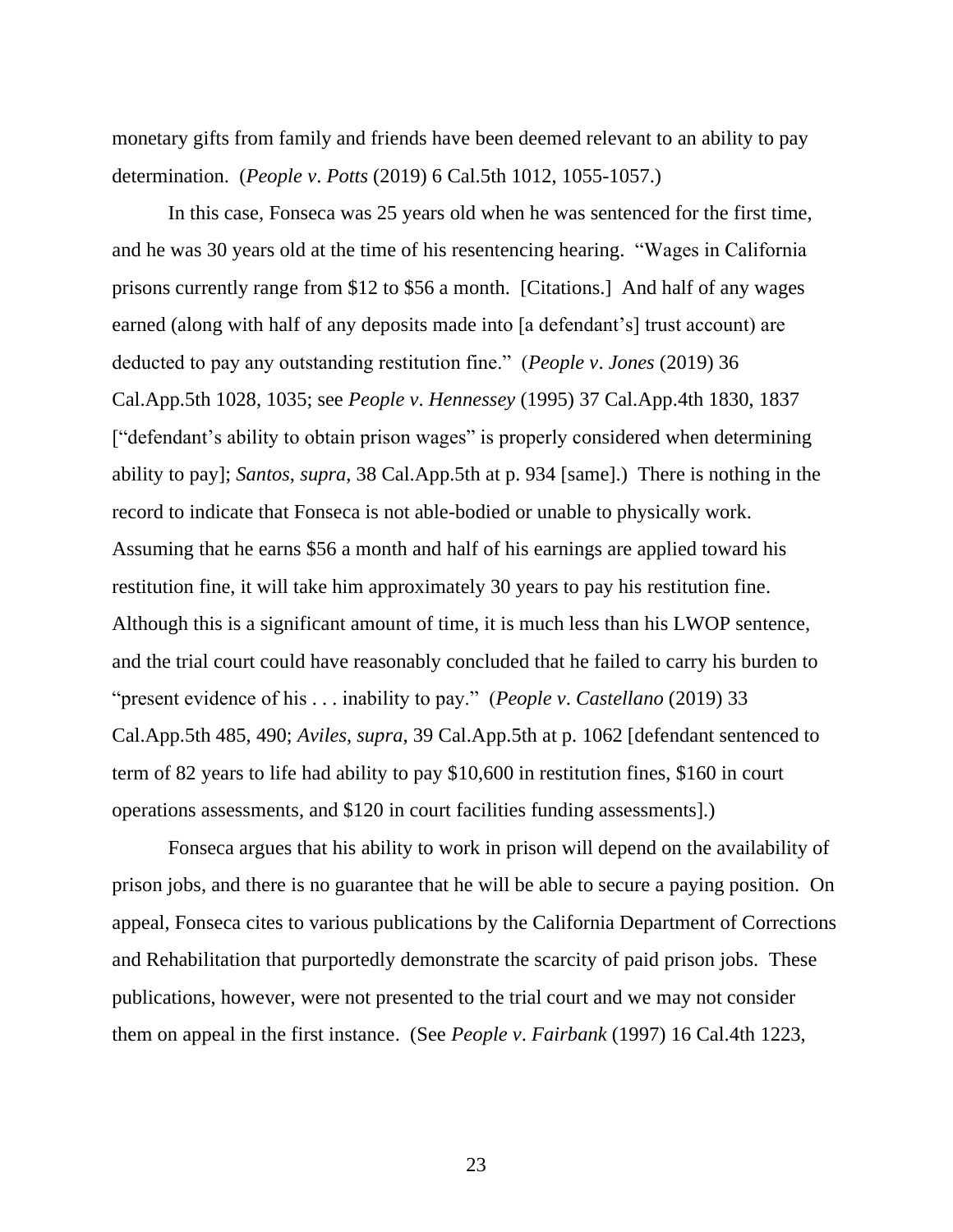1249 ["we cannot consider on appeal evidence that is not in the record"].) Likewise, Fonseca also presented no evidence of his inability to obtain a paid position.<sup>10</sup>

Fonseca also claims that because he was represented by an alternate defender, his indigence is presumed. We disagree. The fact that Fonseca was represented by appointed counsel alone does not demonstrate that he is unable to pay his restitution fine. "[A] defendant may lack the 'ability to pay' the costs of court-appointed counsel yet have the 'ability to pay' a restitution fine." (*People v*. *Douglas* (1995) 39 Cal.App.4th 1385, 1397.) The indigency statute, former section 987.8, defined an ability to pay in the context of attorney fees and indicated that such a determination was based on a defendant's *present* financial condition. (Former § 987.8, subds. (b), (g)(2).) In contrast, courts have uniformly recognized that a defendant's probable future prison wages can be considered when determining an ability to pay a restitution fine. (*Aviles*, *supra*, 39 Cal.App.5th at p. 1076.)

Here, Fonseca bore the burden to present evidence of his inability to pay, which he failed to do. Accordingly, based on the record before us, we cannot say that there is uncontradicted and unimpeached evidence that *compels* a finding that Fonseca is unable to pay the challenged restitution fine through a combination of prison wages and monetary gifts. (See *Shaw*, *supra*, 170 Cal.App.4th at p. 279; *People v*. *Romero* (1996) 43 Cal.App.4th 440, 449 [trial court should presume ability to pay a restitution fine when defendant adduces no evidence of inability to pay].) Moreover, absent evidence that the

 $10$  In his reply brief, Fonseca argues that the trial court is presumed to know of his inability to pay the restitution fine based on the low rates of pay and the paucity of available prison jobs. Although we agree that the trial court is presumed to know the governing law (*People v*. *Braxton* (2004) 34 Cal.4th 798, 814), the lack of paid prison positions is not a legal principle. The availability of prison jobs is a factual matter that may change over time. As it was Fonseca's burden to demonstrate his inability to pay, it was incumbent on him to present evidence to the trial court to support his claims.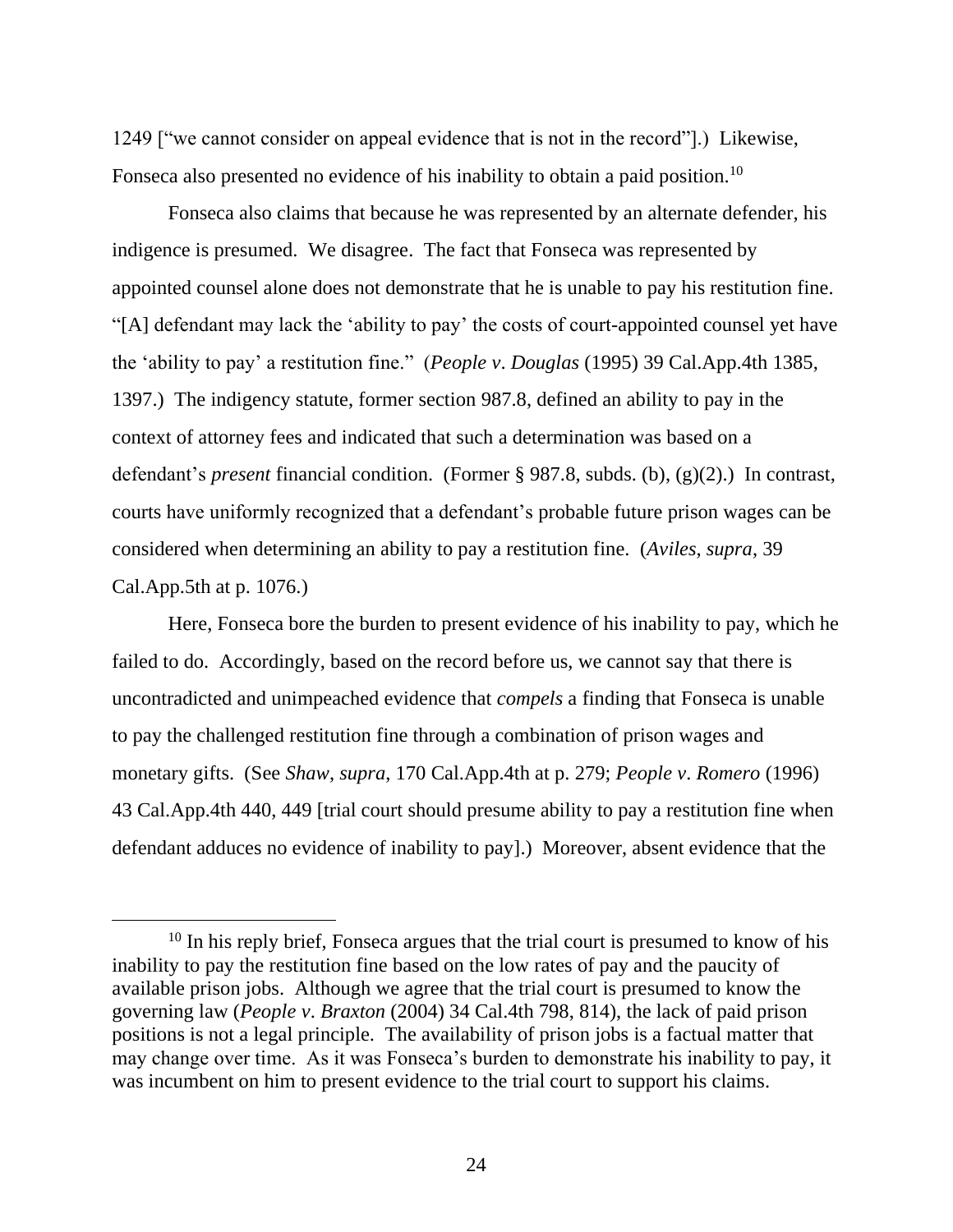trial court breached its duty to consider Fonseca's ability to pay, we conclude that the trial court did not abuse its discretion when setting the restitution fine. (See *People v*. *Nelson* (2011) 51 Cal.4th 198, 227.)

## C. *Fees*

Finally, Fonseca argues, and the Attorney General concedes, that the court security fee imposed under section 1465.8 and the court facilities assessment imposed under Government Code section 70373 must be reduced. We agree with the parties that the judgment must be modified.

At resentencing, the trial court imposed a \$400 court security fee under section 1465.8 and a \$300 court facilities assessment under Government Code section 70373. Section 1465.8, subdivision (a)(1) requires that the trial court impose a court security fee of \$40 for every criminal conviction. Government Code section 70373, subdivision (a)(1) requires that the trial court impose a court facilities fee of \$30 for every criminal conviction. After this court reversed Fonseca's grand theft conviction following his first appeal, Fonseca stood convicted of nine offenses. Thus, the court security fee should be reduced to \$360 and the court facilities assessment should be reduced to \$270.

#### **III. DISPOSITION**

The judgment is modified by reducing the court security fee imposed under Penal Code section 1465.8 to \$360 and the court facilities assessment imposed under Government Code section 70373 to \$270. A certified copy of the modified abstract of judgment shall be forwarded to the Department of Corrections and Rehabilitation. As modified, the judgment is affirmed.